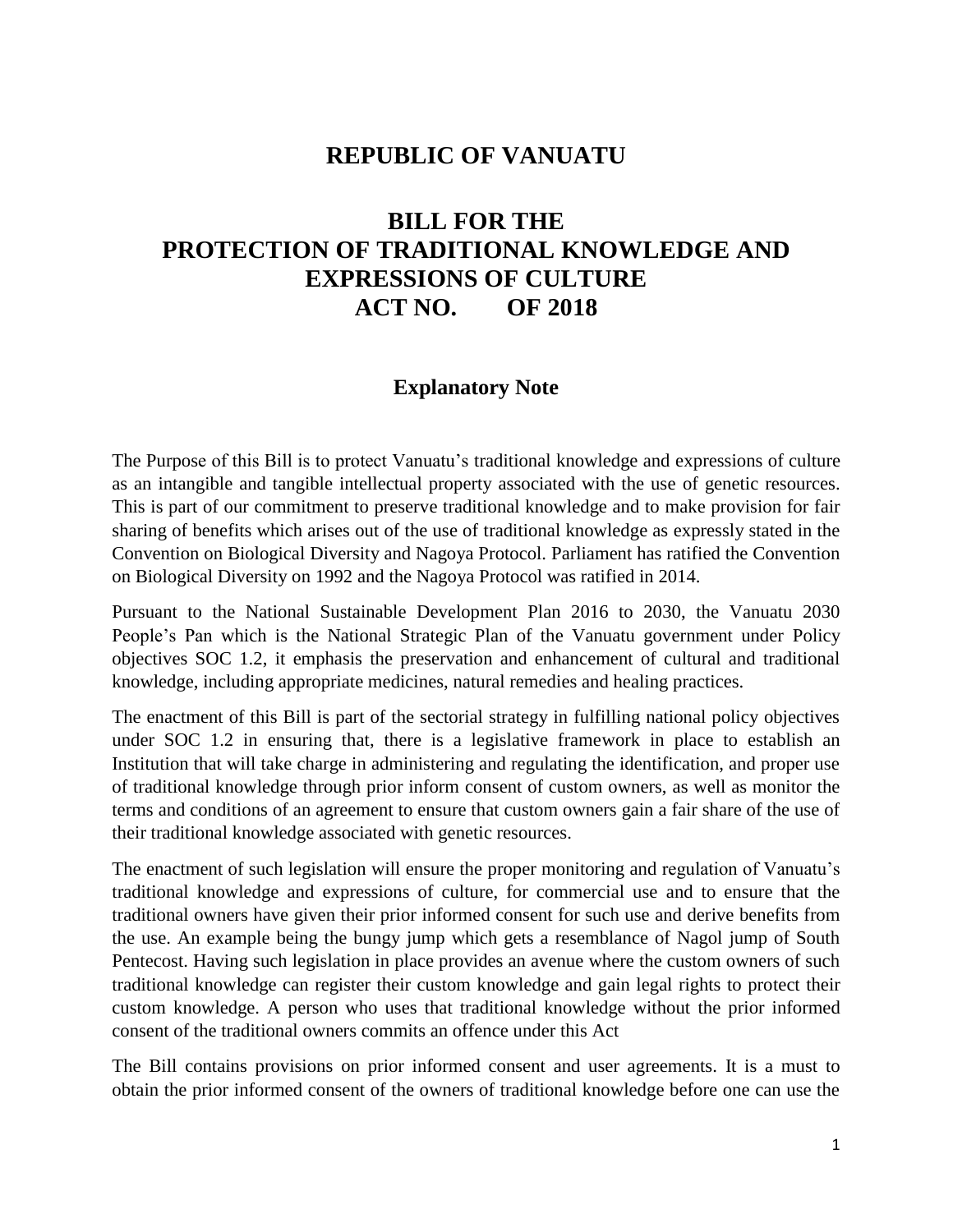traditional knowledge or expression of culture. The user agreements must contain provisions setting out the benefit sharing arrangements for such use which both parties must agree to. There are provisions providing for an identification process for owners of traditional knowledge and expressions of culture as well as an alternative dispute resolution process if there is a dispute between the traditional owners on ownership of the traditional knowledge.

Consultations have been conducted throughout the country with local communities in 2012 as well as in 2016 by the Office of the Registrar of Intellectual Property on this Bill.

#### **Deputy Prime Minister and Minister of Trade, Commerce, Industry and Tourism**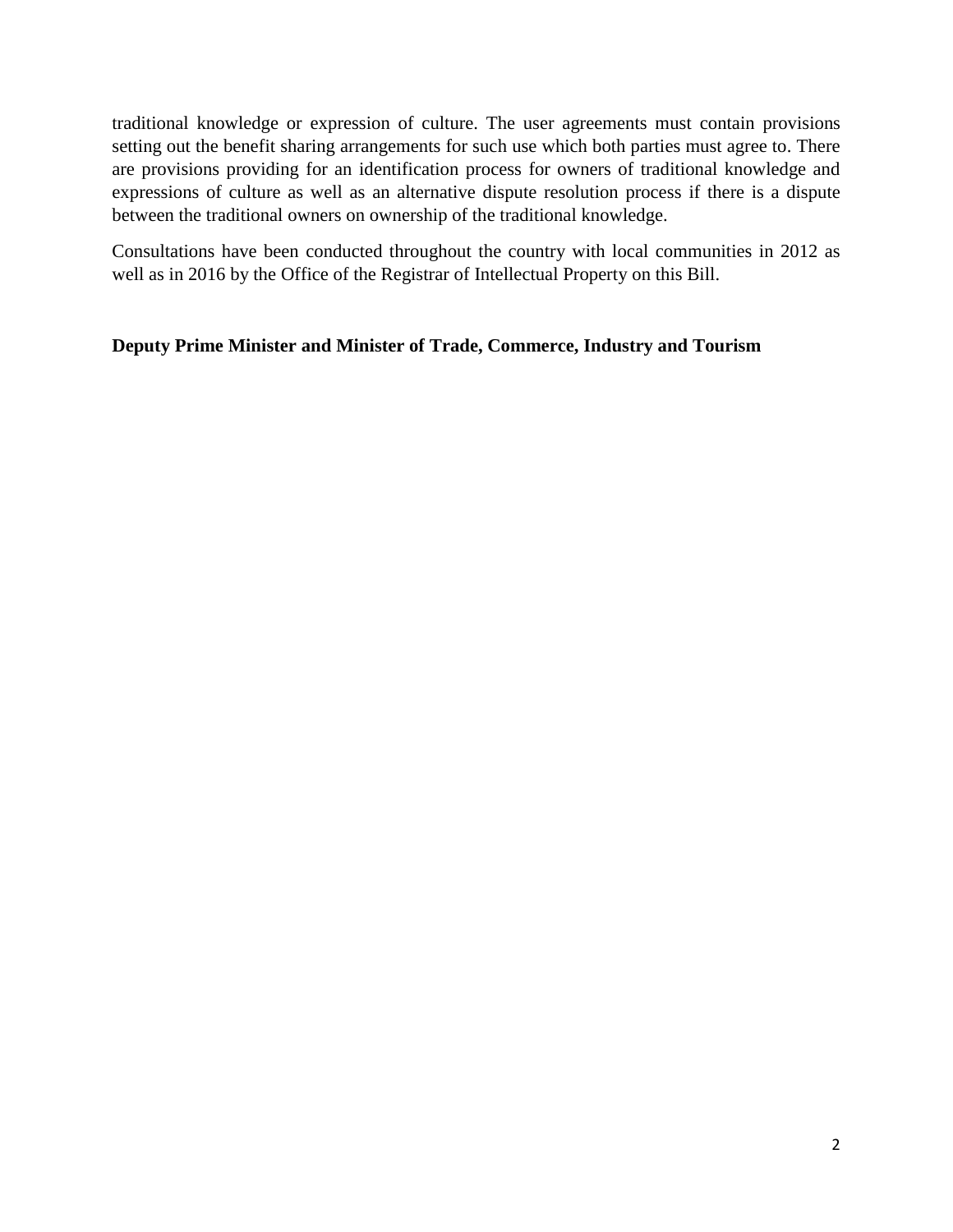

# **REPUBLIC OF VANUATU**

# **BILL FOR THE PROTECTION OF TRADITIONAL KNOWLEDGE AND EXPRESSIONS OF CULTURE ACT NO. OF 2018**

# **Arrangement of Sections**

| PART <sub>1</sub> |                                                                      |  |  |  |  |
|-------------------|----------------------------------------------------------------------|--|--|--|--|
| 1                 |                                                                      |  |  |  |  |
| 2                 |                                                                      |  |  |  |  |
|                   | PART 2 TRADITIONAL CULTURAL RIGHTS AND                               |  |  |  |  |
|                   |                                                                      |  |  |  |  |
| 3                 |                                                                      |  |  |  |  |
| $\overline{4}$    |                                                                      |  |  |  |  |
| 5                 |                                                                      |  |  |  |  |
| 6                 |                                                                      |  |  |  |  |
| 7                 |                                                                      |  |  |  |  |
| 8                 | Exceptions and limitations to exercise traditional cultural rights13 |  |  |  |  |
| 9                 |                                                                      |  |  |  |  |
| 10                |                                                                      |  |  |  |  |
| 11                |                                                                      |  |  |  |  |
| 12                |                                                                      |  |  |  |  |
| PART <sub>3</sub> | <b>ESTABLISHMENT OF THE TRADITIONAL</b>                              |  |  |  |  |
|                   | <b>KNOWLEDGE AND EXPRESSIONS OF CULTURE</b>                          |  |  |  |  |
|                   |                                                                      |  |  |  |  |
| 13                |                                                                      |  |  |  |  |
| 14                |                                                                      |  |  |  |  |
| 15                |                                                                      |  |  |  |  |
| 16                |                                                                      |  |  |  |  |
|                   |                                                                      |  |  |  |  |

*Bill for the Protection of Traditional Knowledge and Expressions of Culture Act No. of 2018* 1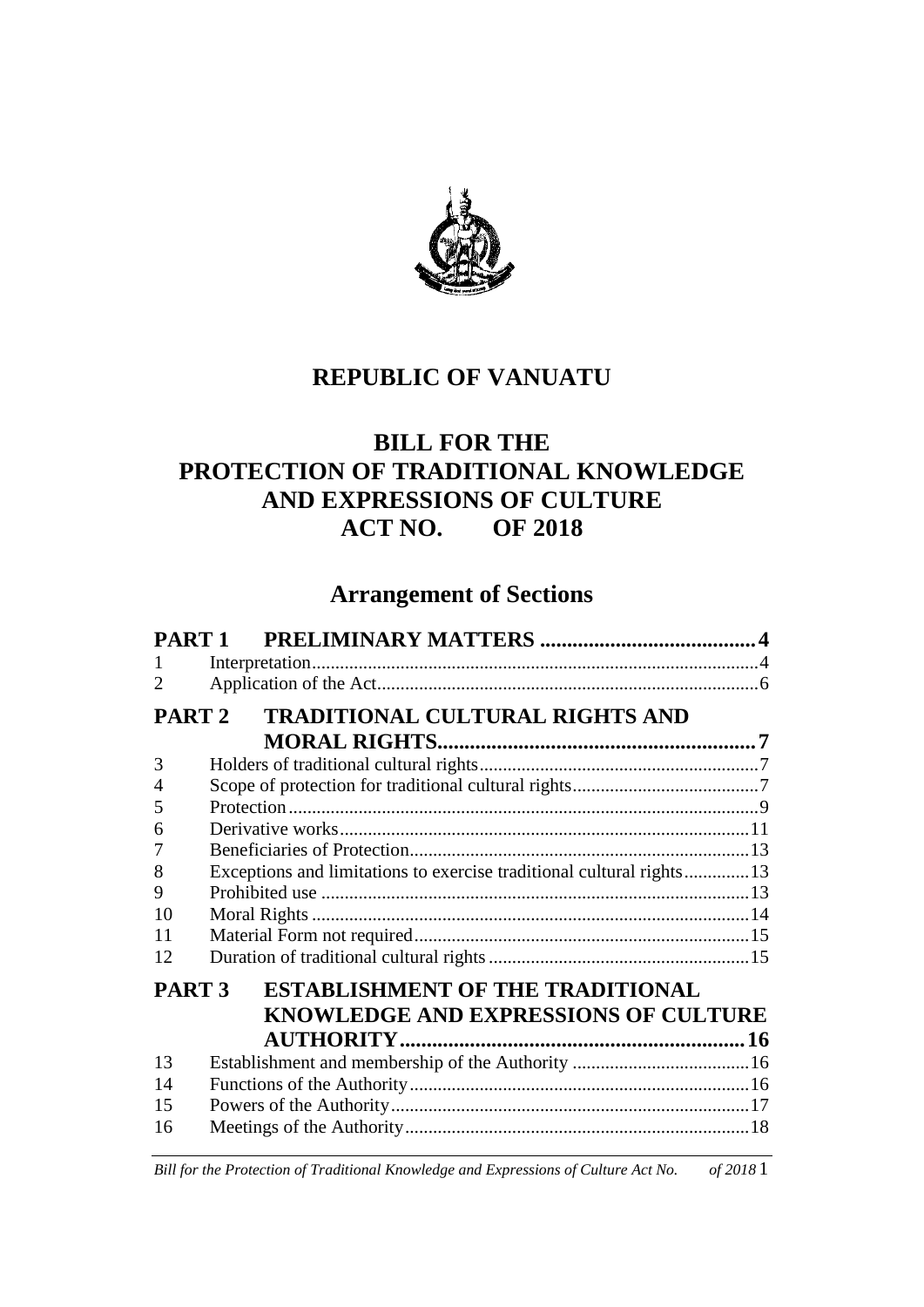| 17                |  |                                                                                                                       |     |
|-------------------|--|-----------------------------------------------------------------------------------------------------------------------|-----|
| 18                |  |                                                                                                                       |     |
| 19                |  |                                                                                                                       |     |
| 20                |  |                                                                                                                       |     |
| PART <sub>4</sub> |  | <b>IDENTIFICATION OF TRADITIONAL OWNER.20</b>                                                                         |     |
| <b>Division 1</b> |  | Applications for use and identification of traditional                                                                | .20 |
| 21                |  | owners<br>Application for the use of traditional knowledge and expressions of                                         |     |
|                   |  |                                                                                                                       |     |
| 22                |  |                                                                                                                       |     |
| <b>Division 2</b> |  |                                                                                                                       |     |
| 23                |  |                                                                                                                       |     |
| 24                |  |                                                                                                                       |     |
| 25                |  |                                                                                                                       |     |
| PART <sub>5</sub> |  | <b>ESTABLISHMENT OF THE TRADITIONAL</b>                                                                               |     |
|                   |  | KNOWLEDGE AND EXPRESSIONS OF CULTURE                                                                                  |     |
|                   |  |                                                                                                                       |     |
| 26                |  |                                                                                                                       |     |
| 27                |  |                                                                                                                       |     |
| PART 6            |  |                                                                                                                       |     |
| 28                |  |                                                                                                                       |     |
| 29                |  |                                                                                                                       |     |
| 30                |  |                                                                                                                       |     |
| 31                |  |                                                                                                                       |     |
| 32                |  | Valuation of traditional knowledge and expressions of culture and                                                     |     |
| PART 7            |  | <b>ALTERNATIVE DISPUTE RESOLUTION25</b>                                                                               |     |
| 33                |  | <b>Board of arbitration</b>                                                                                           | .25 |
| 34                |  |                                                                                                                       |     |
| 35                |  |                                                                                                                       |     |
| 36                |  |                                                                                                                       |     |
| 37                |  |                                                                                                                       |     |
| 38                |  |                                                                                                                       |     |
| PART <sub>8</sub> |  | OFFENCES, CIVIL LIABILITY AND REMEDIES                                                                                |     |
|                   |  |                                                                                                                       | 28  |
| 39                |  | Prohibition to have access, acquire or use traditional cultural rights 28                                             |     |
| 40                |  |                                                                                                                       |     |
| 41                |  |                                                                                                                       |     |
| 42                |  |                                                                                                                       |     |
| 43                |  |                                                                                                                       |     |
| 44                |  |                                                                                                                       |     |
| 45                |  | <u> 1989 - Johann Barn, mars ann an t-Amhain Aonaichte ann an t-Aonaichte ann an t-Aonaichte ann an t-Aonaichte a</u> |     |

*Bill for the Protection of Traditional Knowledge and Expressions of Culture Act No. of 2018* 2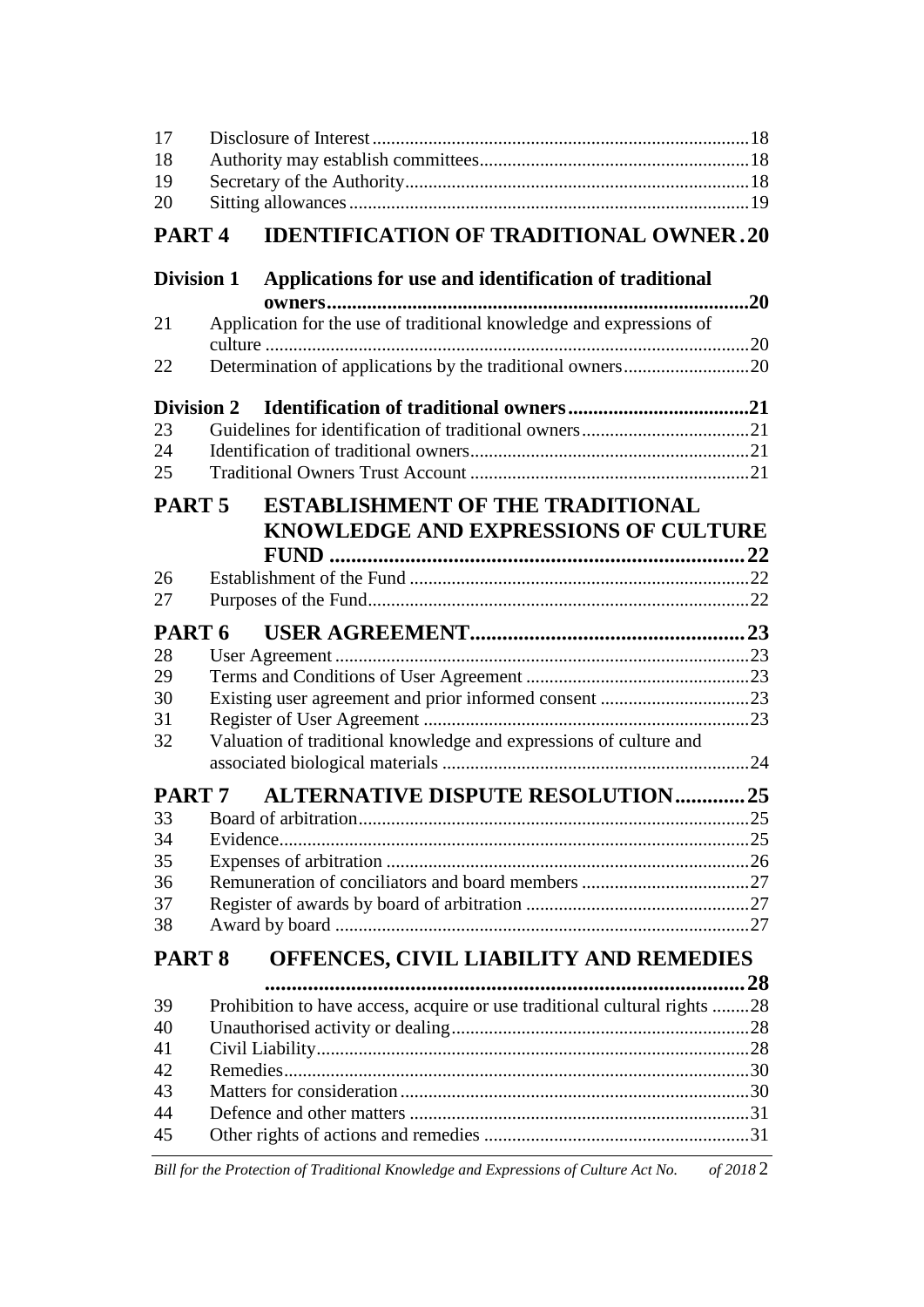|    | PART 9 BORDER CONTROL AND EXPORT LICENCE  32 |  |
|----|----------------------------------------------|--|
| 46 |                                              |  |
|    |                                              |  |
|    | PART 10 MISCELLANEOUS PROVISIONS 34          |  |
| 48 |                                              |  |
| 49 |                                              |  |
| 50 |                                              |  |
| 51 |                                              |  |
| 52 |                                              |  |
| 53 |                                              |  |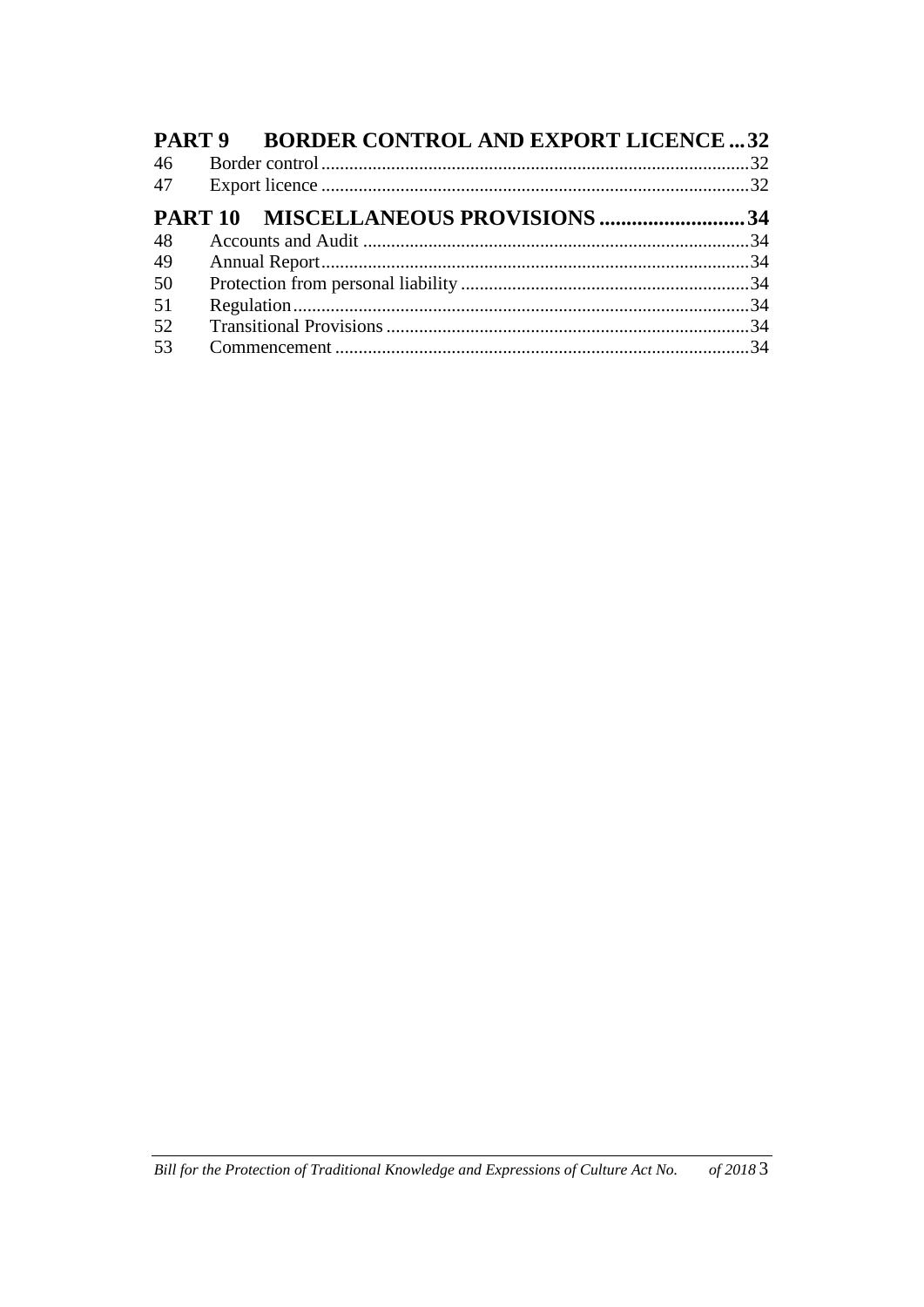# **REPUBLIC OF VANUATU**

# **BILL FOR THE PROTECTION OF TRADITIONAL KNOWLEDGE AND EXPRESSIONS OF CULTURE ACT NO. OF 2018**

An Act to provide for the protection, regulation and management of traditional knowledge and expressions of culture in Vanuatu and for related matters.

Be it enacted by the President and Parliament as follows-

# **PART 1 PRELIMINARY MATTERS**

### **1 Interpretation**

In this Act, unless a contrary intention appears:

**Authority** means the Traditional Knowledge and Expressions of Culture Authority established under subsection 13(1);

**biological materials** means natural biocompatible materials that comprise a whole or a part of a living structure or biomedical device that performs, augments or replaces a natural function;

c**ustomary use** means the use of traditional knowledge or expressions of culture in accordance with the customary laws and practices of the traditional owners;

**derivative works** means any intellectual property creation or innovation based upon or derived from traditional knowledge or expressions of culture;

**fixation** means the embodiment of:

- (a) sounds or visual images; or
- (b) the representations of sounds or visual images,

in such a manner that they can at a later time be perceived, reproduced or communicated with or without the aid of a device (for example, a recording of a live musical performance);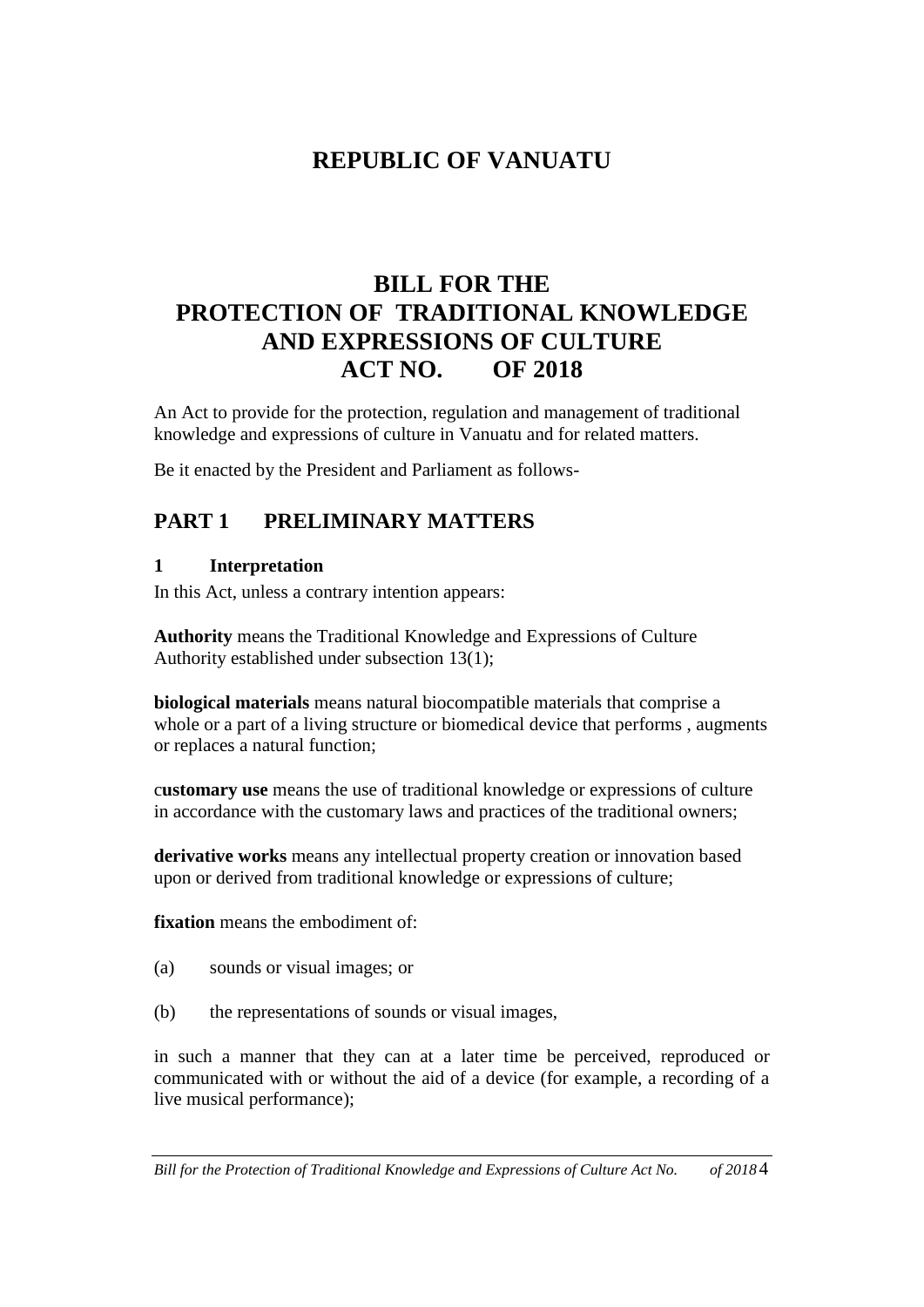#### PART 1 PRELIMINARY MATTERS

**genetic materials** means any material of plant, animal, microbial or other origin containing functional units of heredity;

**Minister** means the Minister responsible for culture;

**user agreement** means a contract that provides for specific terms on benefit sharing arrangements that must be mutually agreed upon between the provider of traditional knowledge or expressions of culture and the user;

**other materials** mean any material apart from biological or genetic materials, the use of which is intrinsically linked to specific traditional knowledge or expressions of culture;

**register** means the register for user agreements, board of arbitration decisions and applications made under this Act;

**Regulation** means a Regulation made under this Act;

**traditional cultural rights** means the traditional rights of individuals, tribes, clans or communities to control the manner in which the knowledge or information they provide is used and accessed;

**traditional knowledge** includes any knowledge that generally:

- (a) is or has been created, acquired or inspired for traditional economic, spiritual, ritual, narrative, decorative or recreational purposes; and
- (b) is or has been transmitted from generation to generation; and
- (c) is regarded as pertaining to a particular traditional group, clan or community of people; and
- (d) is collectively or individually originated and held;

#### **traditional owners** means:

- (a) a group, clan or community of people; or
- (b) an individual who is recognized by a group, clan or community of people as the individual,

in whom the custody and ownership of the traditional knowledge or expressions of culture are entrusted in accordance with the customary law and practices of that group, clan or community.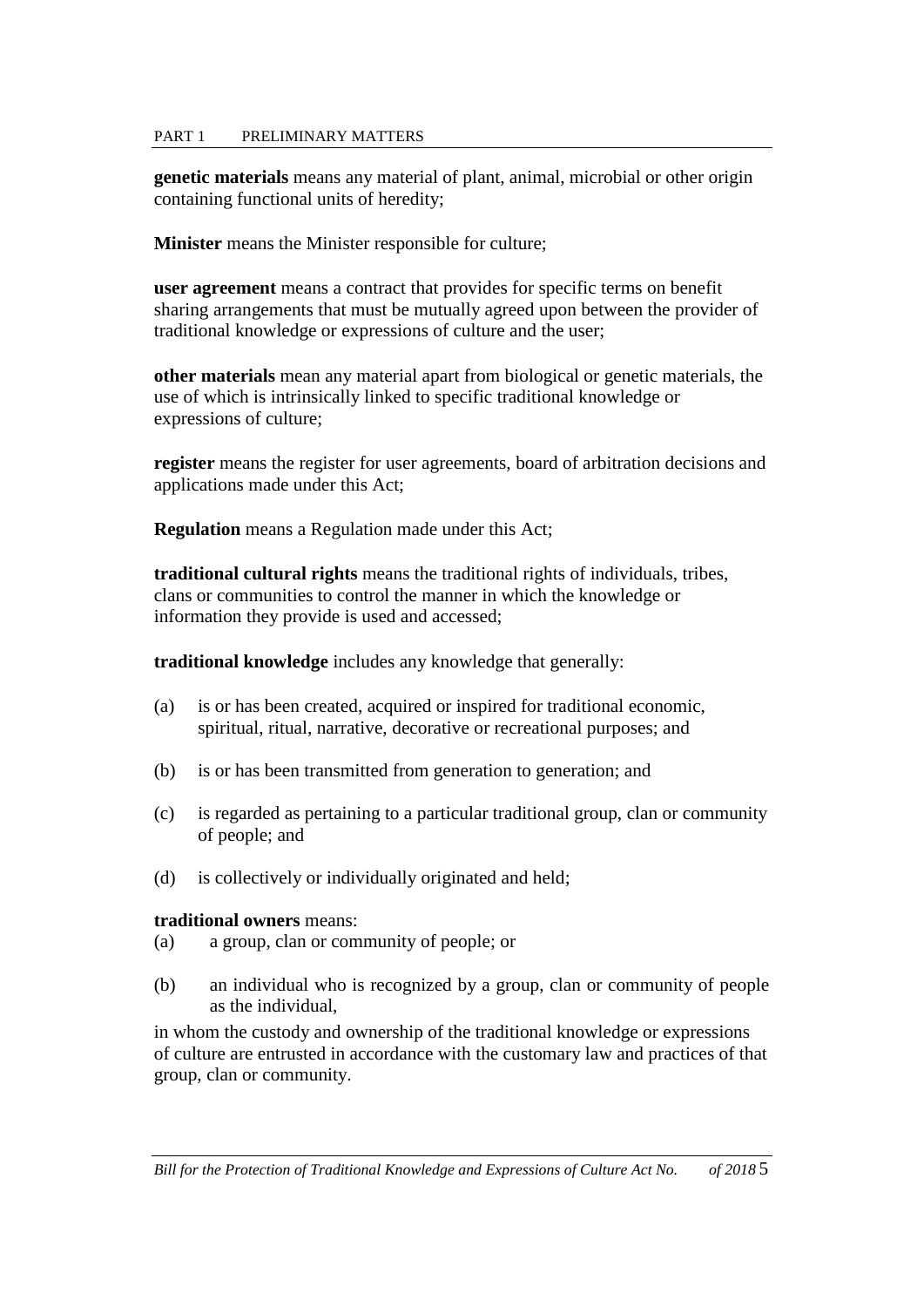#### PART 1 PRELIMINARY MATTERS

#### **2 Application of the Act**

- (1) This Act applies to traditional knowledge and expressions of culture that:
	- (a) existed before the commencement of this Act; or
	- (b) are created on or after the commencement of this Act.
- (2) This Act does not affect or apply to rights that exist immediately before the commencement of this Act, including intellectual property rights.
- (3) This Act does not affect or apply to contracts, licences or other agreements entered into by traditional owners before the commencement of this Act in relation to the use of traditional knowledge or expressions of culture.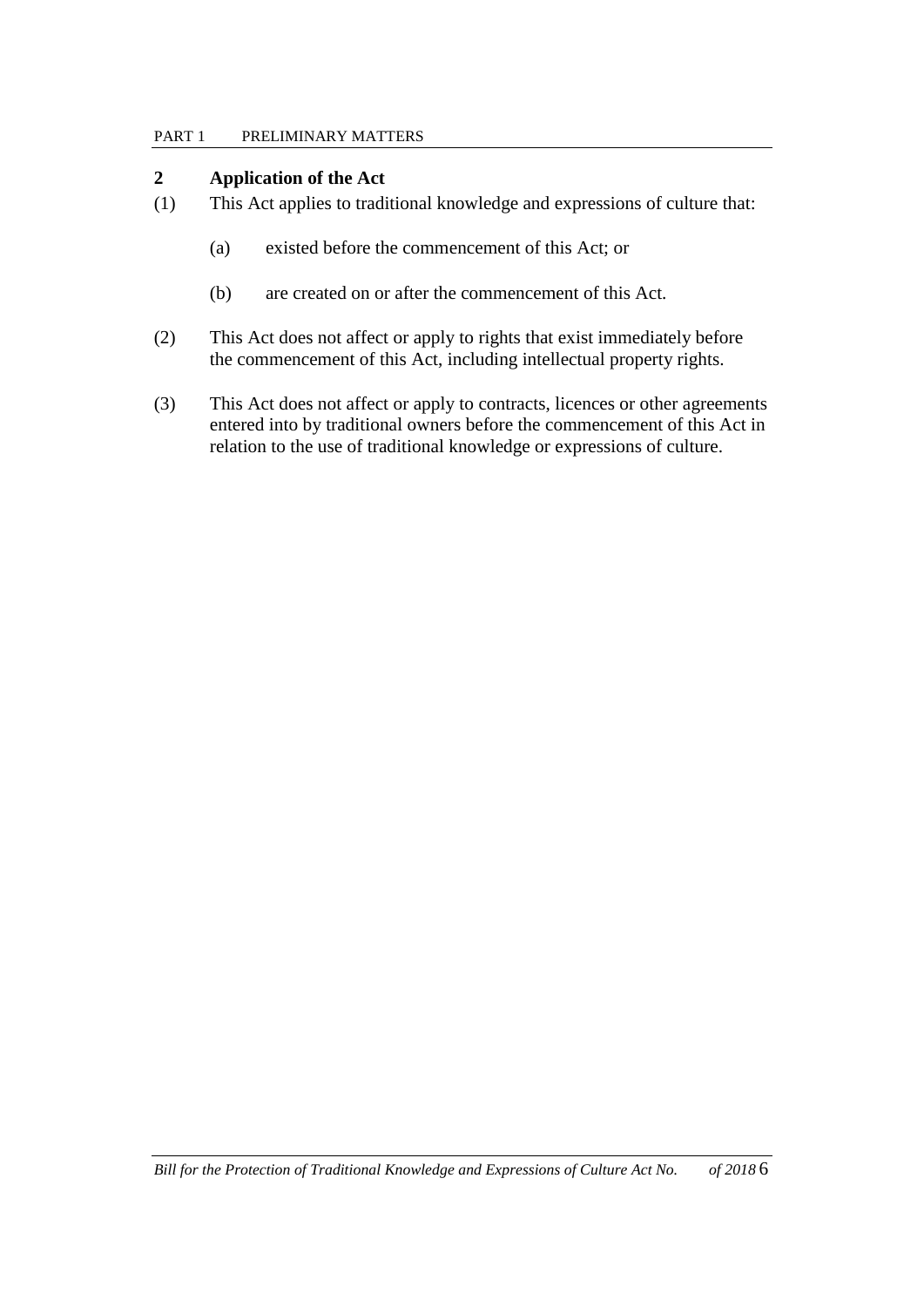### **3 Holders of traditional cultural rights**

- (1) The traditional owners of traditional knowledge and expressions of culture are the holders of the traditional cultural rights in the traditional knowledge or expressions of culture.
- (2) The traditional cultural rights in traditional knowledge or expressions of culture are in addition to, and do not affect, any rights under any law relating to copyright, trademarks, patents, designs or other intellectual property.

#### **4 Scope of protection for traditional cultural rights**

- (1) Traditional owners have exclusive rights:
	- (a) in respect of all traditional knowledge, to:
		- (i) control, exploit and utilize their traditional knowledge; or
		- (ii) grant prior informed consent to the access and use of their traditional knowledge; or
		- (iii) the access and use of traditional knowledge based on fair and mutually agreed terms; or
		- (iv) prevent misappropriation and misuse through acquisitions, use or exploitation of traditional knowledge without prior informed consent and user agreement; or
		- (v) prevent the granting of unauthorized intellectual property rights involving the use of their traditional knowledge and derivative works without acknowledging them as traditional knowledge holders and respecting their cultural norms and practices; or
	- (b) in respect of sacred expressions of culture, to prohibit any unauthorized fixation, disclosure, use or other exploitation; or
	- (c) in respect of all expressions of culture other than secret or sacred traditional expressions of culture, to prohibit:
		- (i) in relation to expressions of culture other than words: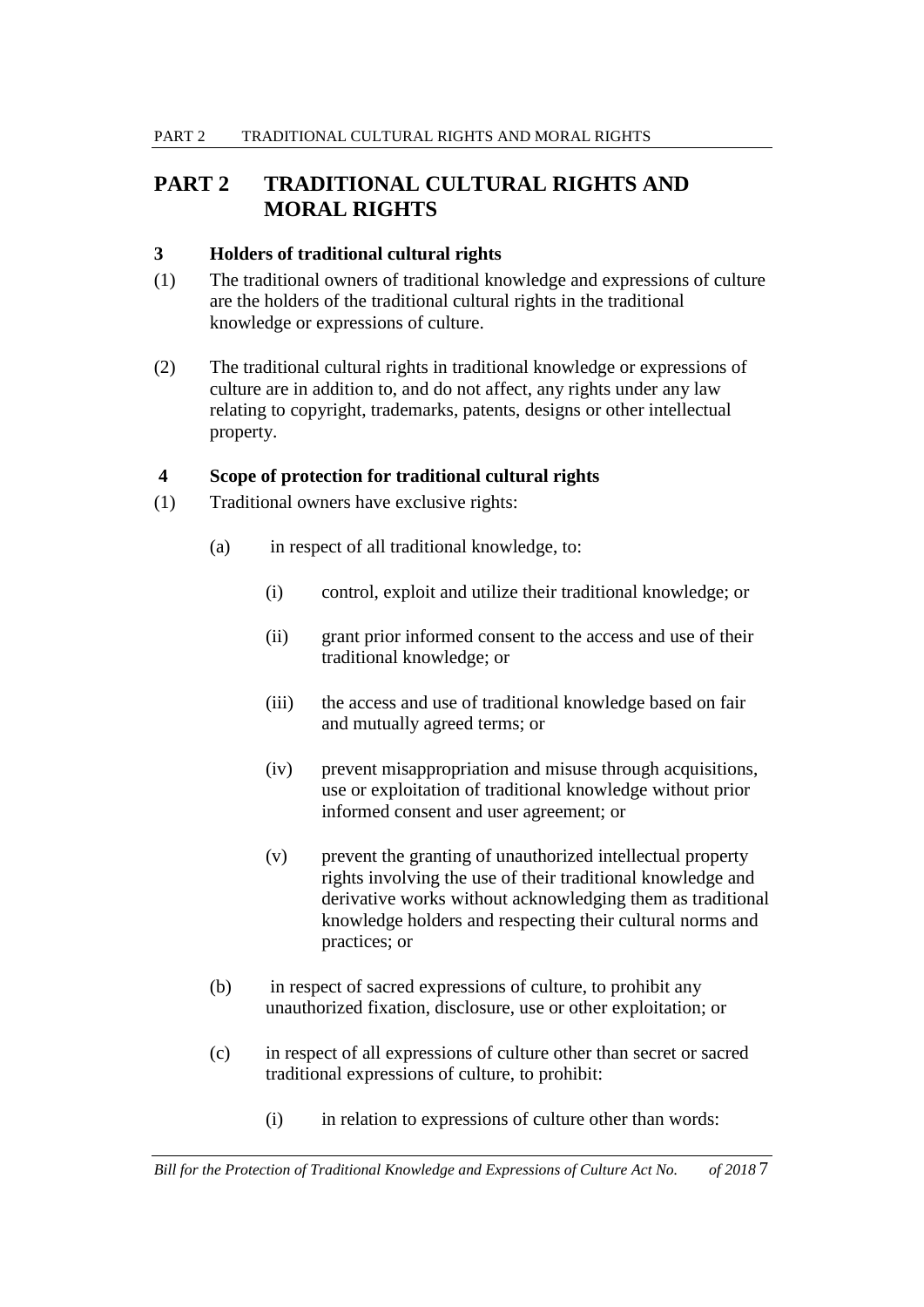- (A) signs; or
- (B) names; or
- (C) symbols; or
- (D) their fixation; or
- (E) reproduction; or
- (F) public performance; or
- (G) translation or adaptation; or
- (H) communicating to the public; or
- (I) distribution and offering for sale; or
- (J) sale of articles,

that are falsely represented as expressions of culture made by traditional owners, or any use that disparages, offends or falsely suggests a connection with traditional owners or brings them into contempt or disrepute; or

- (ii) in relation to expressions of culture which are words:
	- (A) signs; or
	- (B) names and symbols including derivatives; or
	- (C) any use for commercial purposes other than their traditional use; or
	- (D) acquisition or exercise of intellectual property rights; or
	- (E) the offering for sale or sale of articles,

that are falsely represented as expressions of culture made by traditional owners, or any use that disparages, offends or falsely suggests a connection with traditional owners or brings them into contempt or disrepute.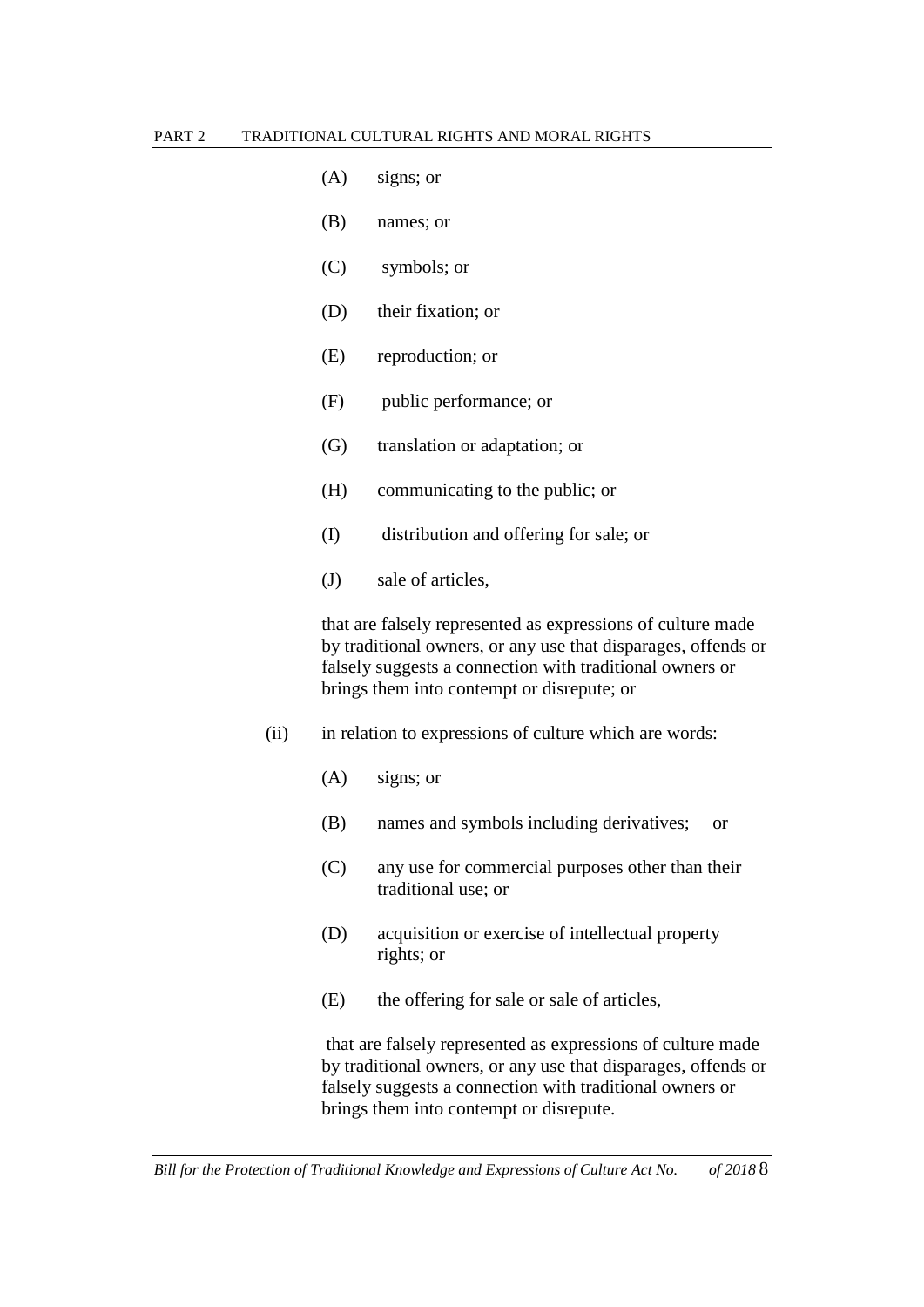(2) For the purpose of this section:

#### **exploitation** means any of the following acts:

- (a) where the traditional knowledge is a product the manufacturing, importing, offering for sale, selling, stockpiling or using the product beyond the traditional context; or
- (b) where the traditional knowledge is a process the use of the process beyond the traditional context and the carrying out of the acts under paragraph (a) with respect to a product that is a direct result of the use of the process; or
- (c) research and developments on traditional knowledge or expressions of culture which lead to profit making or commercial purposes.

#### **misappropriation** means:

- (a) acquisition or use of traditional knowledge or expressions of culture in violation of the provisions of this Act; or
- (b) deriving benefits from acquisition or use of traditional knowledge or expressions of culture if:
	- (i) the person who acquires or uses traditional knowledge is aware; or
	- (ii) could not have been unaware; or
	- (iii) is negligent to become aware,

of the fact that the traditional knowledge or expressions of culture was acquired, appropriated or used by any unfair means; or

(c) any commercial activity that is contrary to honest practices that results in unfair or inequitable benefits from traditional knowledge or expressions of culture.

### **5 Protection**

(1) This section applies to traditional knowledge and expressions of culture that: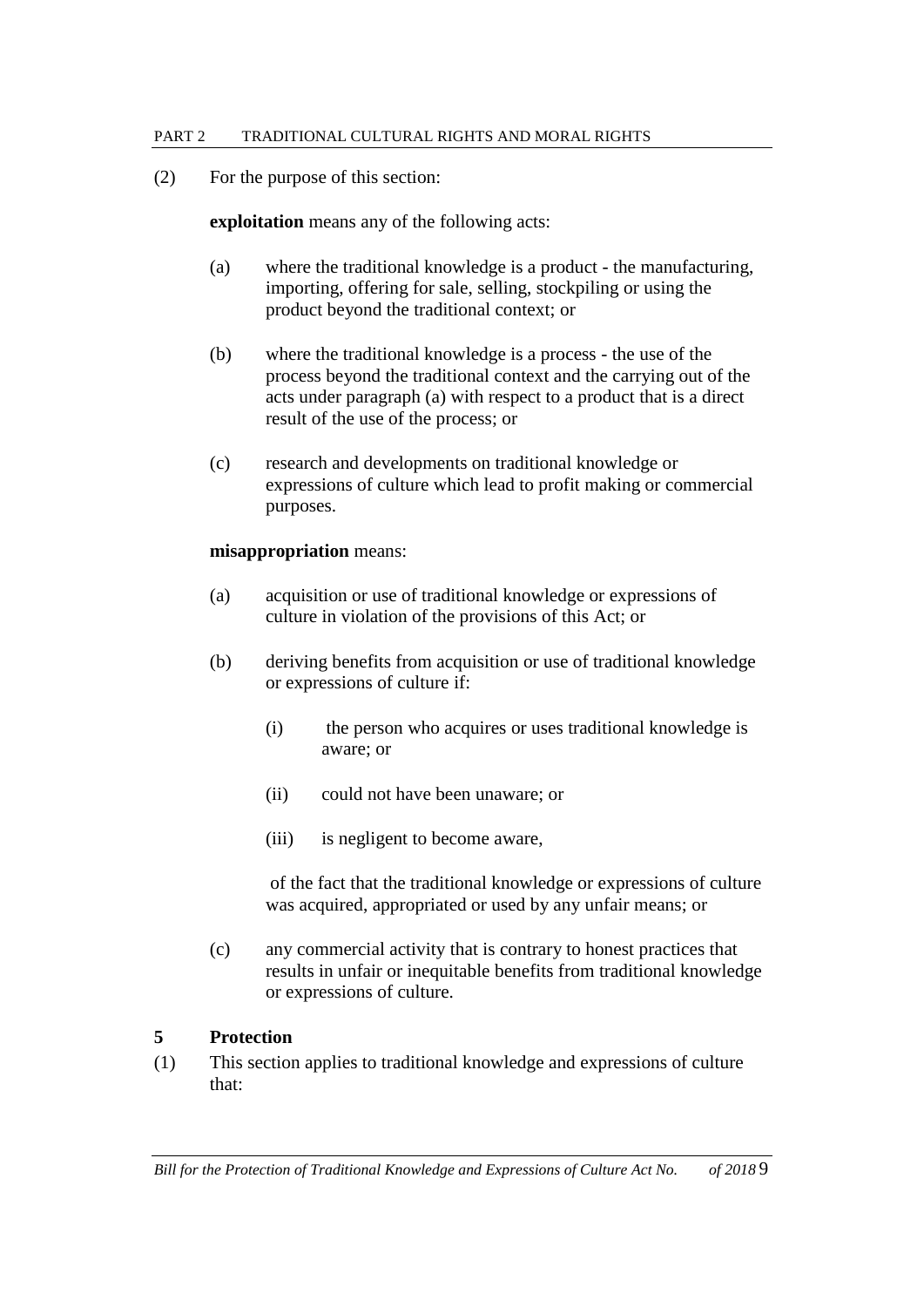- (a) are unique and distinctively associated with and integral to the cultural identity of traditional holders being recognized as holding the traditional knowledge or expressions of culture; or
- (b) are collectively generated, preserved and transmitted in a traditional and intergenerational context; or
- (c) have not been widely known with prior informed consent; or
- (d) in relation to secret or sacred traditional knowledge or expressions of culture - is kept secret by the traditional holder or holders and has not been shared with any other person or community; or
- (e) originates from intellectual activity which takes place in a wide range of traditional, social, cultural, environmental and technological contexts; or
- (f) can be identified by the traditional community as being traditional knowledge and expressions of culture; or
- (g) is not an application of principles, rules, skills, know-how practices and normal learning and is generally well known; or
- (h) satisfies any other requirement for protection by the Authority.
- (2) The matters for the protection of expressions of culture, from which traditional culture is embodied as part of the cultural life of an indigenous citizen of Vanuatu includes:
	- (a) phonetic or verbal expressions such as stories, epics, legends, poetry, riddles, words, signs, names and symbols, chants, histories and songs in oral narratives; and
	- (b) tangible expressions, such as material expressions of art, handicrafts, carvings, sculptures, pottery, terracotta, mosaic, woodwork, metal-ware, jewellery, basketry, weaving, needlework, shell work, rugs, costumes and textiles, glassware, carpets, costumes, musical instruments, architectural drawings, designs, paintings (including body-painting and tattooing), traditional craftsmanship and associated skills and historic tangible expressions; and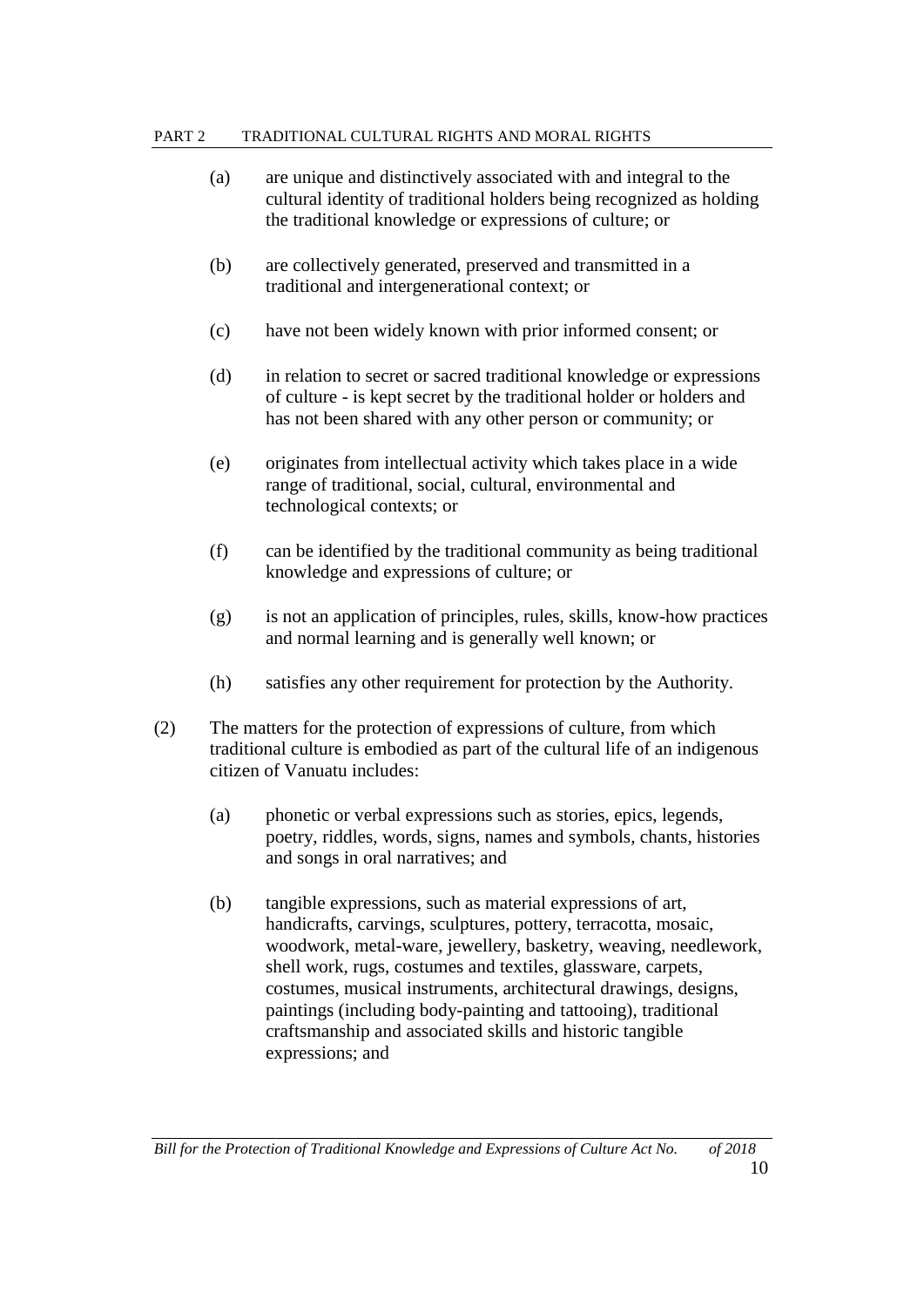- (c) musical or sound expressions, such as songs, rhythms and instrumental music, the sounds of which are the expression of rituals;
- (d) visual and performing arts or expressions by actions such as sand drawings, dances, plays, ceremonies, rituals in sacred places and peregrinations, sports and traditional games, puppet performances, and other performances, whether fixed or unfixed, social practices, rituals (spiritual) ceremonies and festive events, traditional health rituals.
- (2) Subject to subsection (1), the subject matter of the protection of traditional knowledge is also knowledge originating from the intellectual activity and insight in a traditional context, which includes:
	- (a) skills, innovations, practices and learning, where the knowledge is embodied in the traditional lifestyle of a community, or contained in the codified knowledge systems passed on from one generation to another; and
	- (b) agricultural, environmental, aroma and cosmetic, medical and medicinal knowledge, knowledge associated with biological or genetic materials; and
	- (c) scientific inventions, scientific discoveries, undisclosed information; and
	- (d) other tradition-based innovations resulting from intellectual activity in the industrial, research and scientific fields,

developed and transmitted through traditional intergenerational means.

### **6 Derivative works**

- (1) Any copyright, trademark, patent, design or other intellectual property right that is based on traditional knowledge or expressions of culture is to be regarded as traditional knowledge and expressions of culture, derivative works.
- (2) The intellectual property rights in relation to such work, vests with the creator as provided under the following Acts:
	- (a) Copyrights and Related Rights Act No. 42 of 2000; or
	- (b) Trademarks Act No. 1 of 2003; or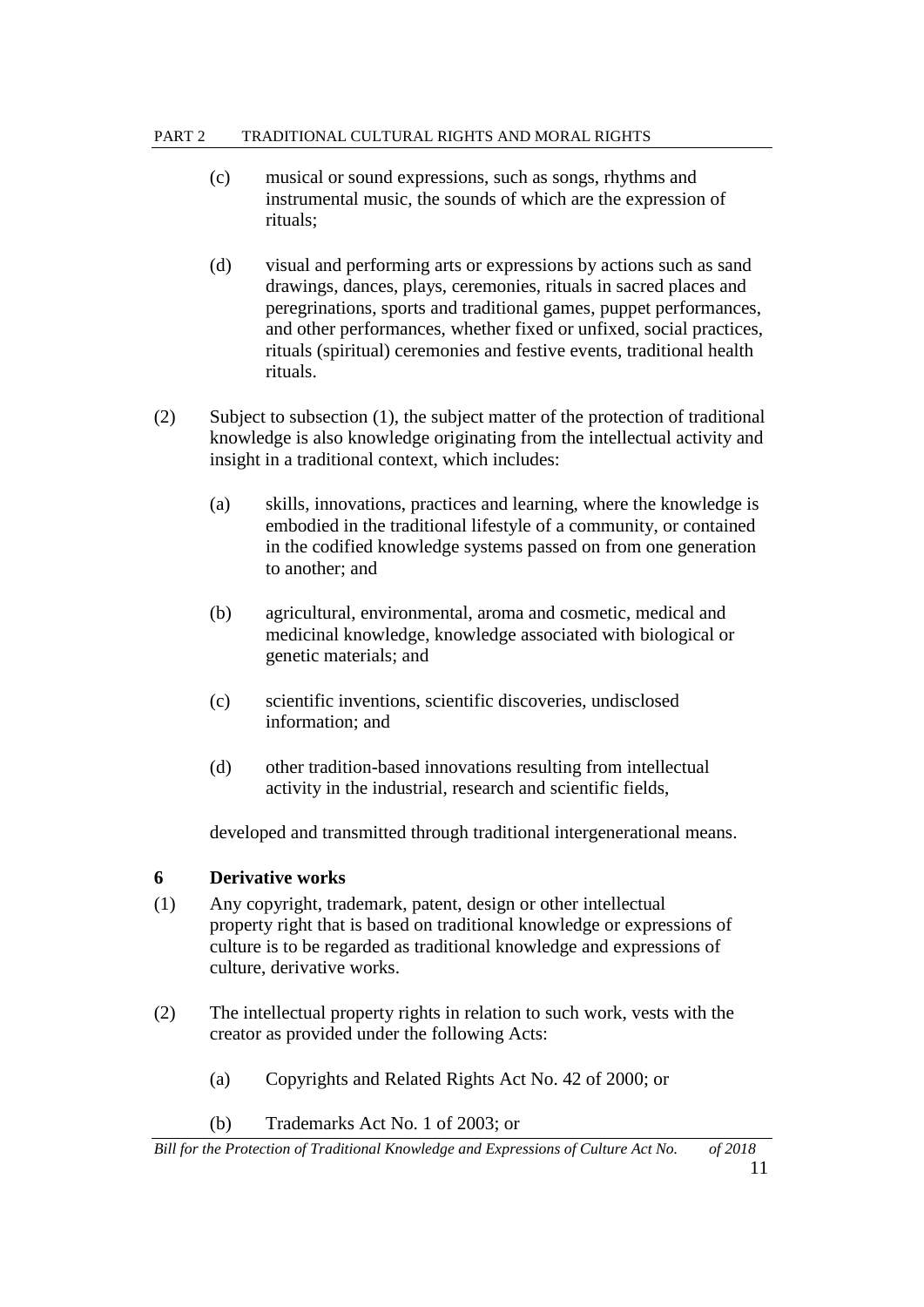- (c) Patents Act No. 2 of 2003; or
- (d) Designs Act No. 3 of 2003.
- (3) Subject to subsection (4), in determining the level to which a copyright, trademark, patent, design or other intellectual property is derived from traditional knowledge or expression of culture, the Authority or the Court may, in addition to other considerations, have due regard to:
	- (a) the absolute or comparative level of the contribution of traditional knowledge, regardless of its quality, in identifying the active ingredient in a product or in the process of developing a product; and
	- (b) the level of contribution of expressions of culture, regardless of its quality, in the creation of a work or service; and
	- (c) the percentage of traditional knowledge used in an invention; and
	- (d) the percentage of expression of culture used in a creation; and
	- (e) the level of labour of tradition-based skill and judgment associated with the quality of contribution to a creation, invention or service; and
	- (f) the level of importance that is more probable or is likely to be attributed to the contribution.
- (4) The absolute rights to copyright, trademark, patent, design or other intellectual property are limited to certain special cases that do not:
	- (a) conflict with the normal utilization of the traditional knowledge and expressions of culture by the traditional holders; and
	- (b) unreasonably prejudice the legitimate interests of traditional holders while taking into account the legitimate interests of third parties.
- (5) If a derivative work, traditional knowledge or expressions of culture is to be used for a commercial purpose, the user agreement must:
	- (a) contain a benefit sharing arrangement providing for equitable monetary or non-monetary compensation to the traditional owners; and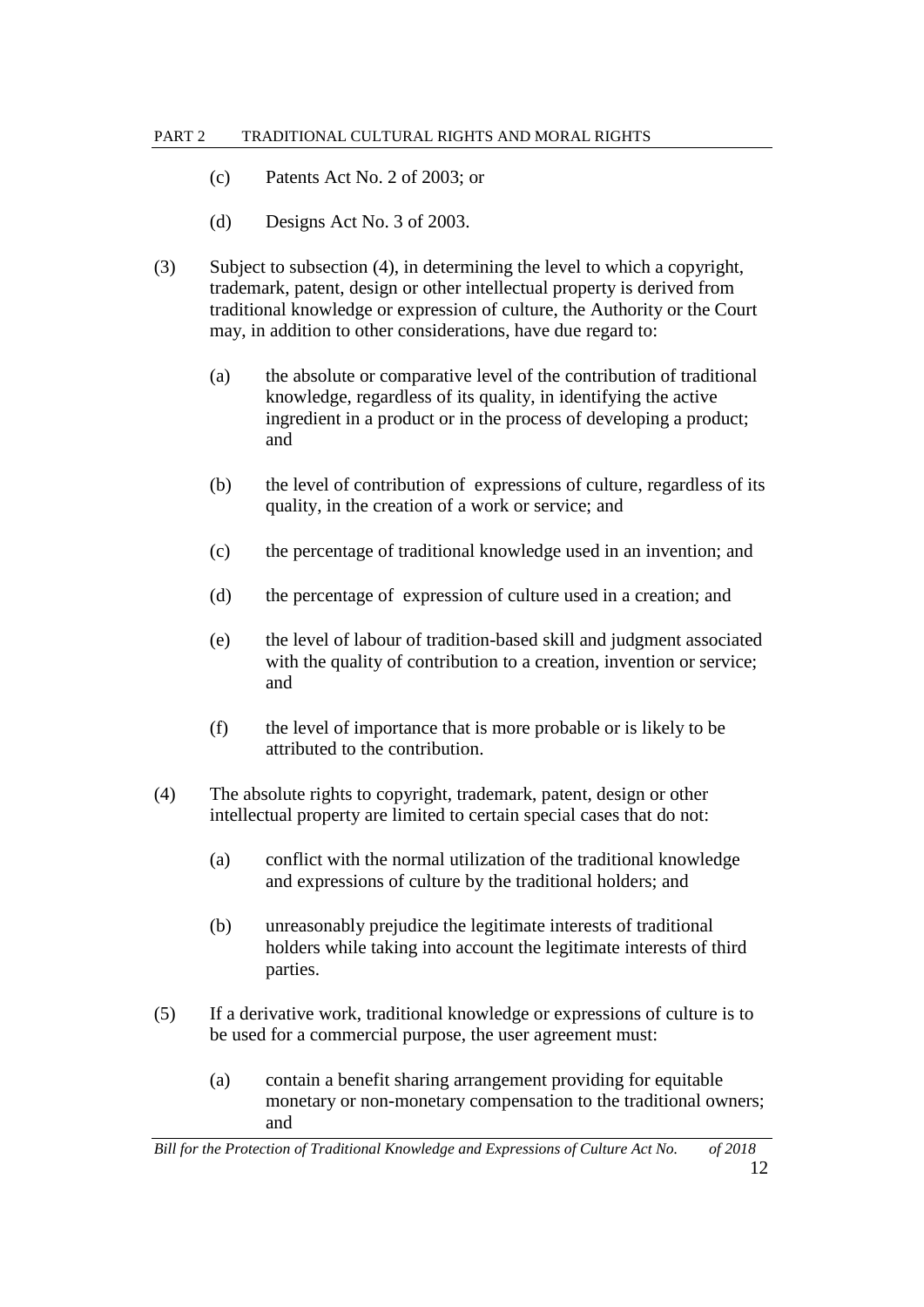- (b) provide for identification of the traditional knowledge or expression of culture on which the derivative work is based in an appropriate manner, in connection with the exploitation of the derivative work, by mentioning the traditional owners and the geographical place from which it originated; and
- (c) provide that the traditional knowledge or expressions of culture in the derived work, will not be subject to derogatory treatment.

# **7 Beneficiaries of Protection**

Beneficiaries of protection include, but are not limited to traditional holders within indigenous Vanuatu communities.

### **8 Exceptions and limitations to exercise traditional cultural rights**

- (1) The exceptions and limitations on the exercise of traditional cultural rights include:
	- (a) traditional exchange systems within and between indigenous Vanuatu communities; and
	- (b) production of traditional medicines for household or emergency use; and
	- (c) customary use; and
	- (d) face to face teaching; and
	- (e) judicial proceedings; and
	- (f) making of recordings and other reproductions for inclusion in an archive or inventory for non-commercial cultural heritage and safeguarding purposes by the Authority; and
	- (g) reporting news or current events; and
	- (h) such other use as the Authority may declare by Order, after consultation with the traditional owners.

### **9 Prohibited use**

- (1) The exercise of traditional cultural rights under this Part is to be prohibited where the use is:
	- (a) harmful to the environment and to human health; or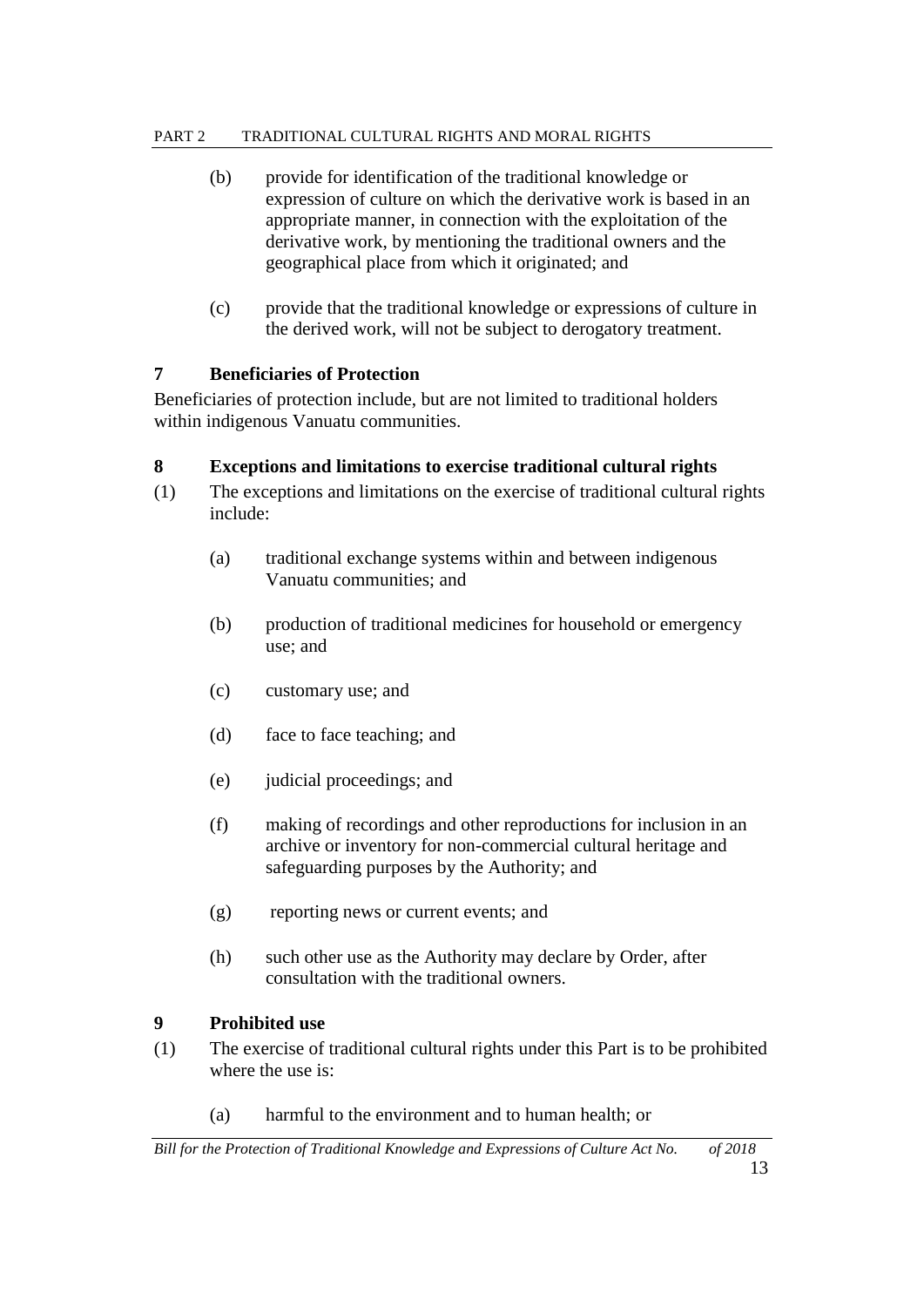- (b) for the development of biological and chemical weapons; or
- (c) for any other use that the Authority deems as a prohibited use.
- (2) If there is evidence to suggest that a risk of serious or irreversible damage is made to the:
	- (a) indigenous community; or
	- (b) human health; or
	- (c) society; or
	- (d) environment or biological diversity,

as a result of activities or the use of traditional knowledge, expressions of culture and associated biological or genetic or other materials under this Act, the Authority is to stop the damage by suspending, terminating or make reparation activity.

#### **10 Moral Rights**

- (1) The traditional owners of traditional knowledge or expressions of culture are the holders of the moral rights in the traditional knowledge or expressions of culture.
- (2) The moral rights of traditional owners of traditional knowledge and expressions of culture are:
	- (a) the right of authorship, ownership or integrity to their traditional knowledge and expressions of culture; and
	- (b) the right not to have ownership of traditional knowledge or expressions of culture or its derivatives, falsely attributed to them; and
	- (c) the right not to have their traditional knowledge or expressions of culture be subjected to insulting, derogatory, culturally or spiritually offensive uses; and
	- (d) the right to decide when, where and in what form their work will be disclosed to any other person; and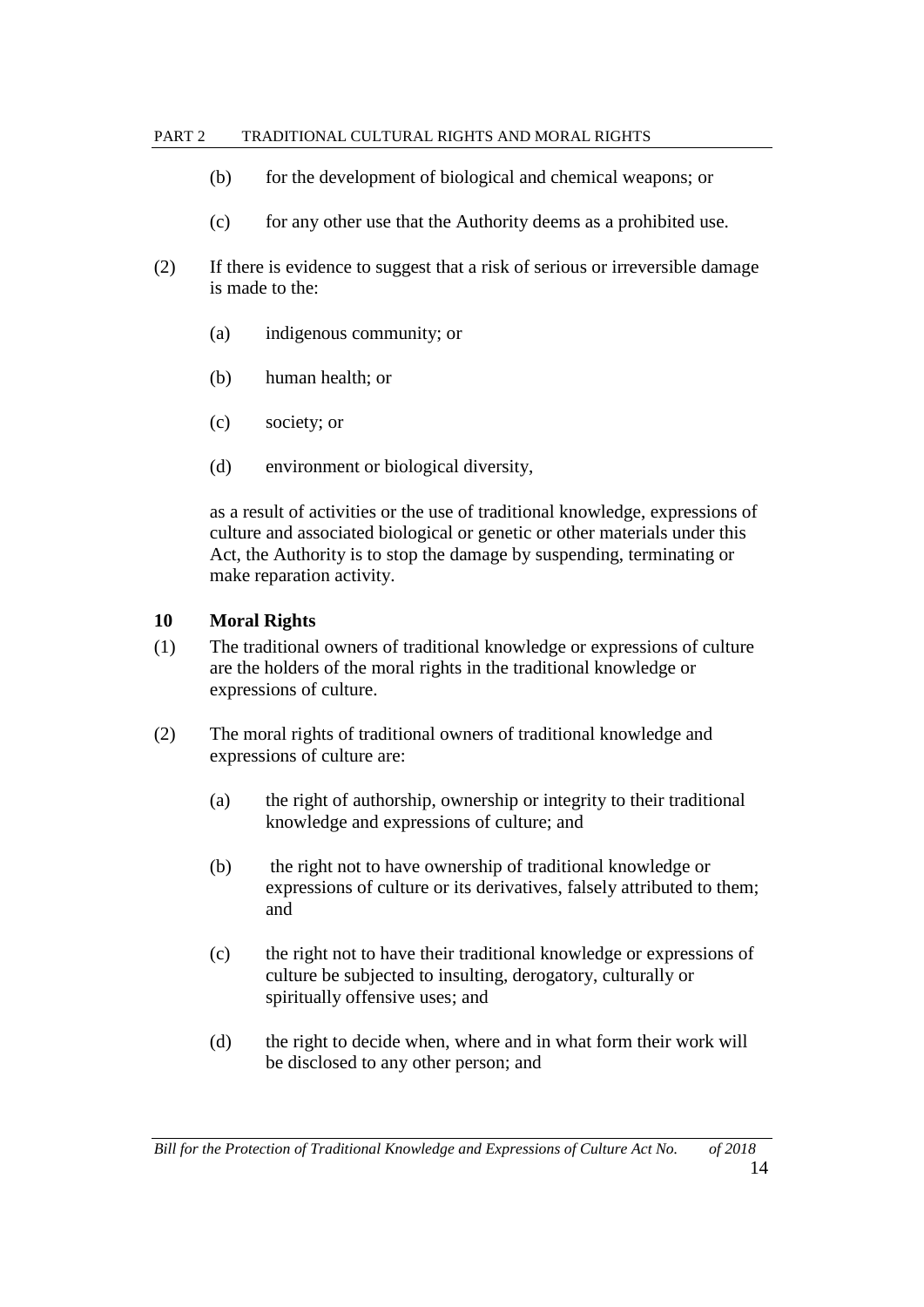- (e) the right to withdraw a work from publication because of change of opinion.
- (3) The moral rights of traditional owners in their traditional knowledge and expressions of culture exist independently from their traditional rights.
- (4) Moral rights continue in force in perpetuity and are inalienable, and cannot be waived or transferred.
- (5) A person who, without the traditional owner's prior informed consent, does an act which is inconsistent with the moral rights, commits an offence punishable upon conviction:
	- (a) in the case of a natural person to a fine not exceeding  $VT$ 2,000,000 or imprisonment for a term not exceeding 12 months; or to both; or
	- (b) in the case of a body corporate to a fine not exceeding VT 2,000,000.

# **11 Material Form not required**

Traditional cultural rights exist in traditional knowledge and expressions of culture, whether or not traditional knowledge and expressions of culture exist in material form.

# **12 Duration of traditional cultural rights**

Traditional cultural rights continue in perpetuity.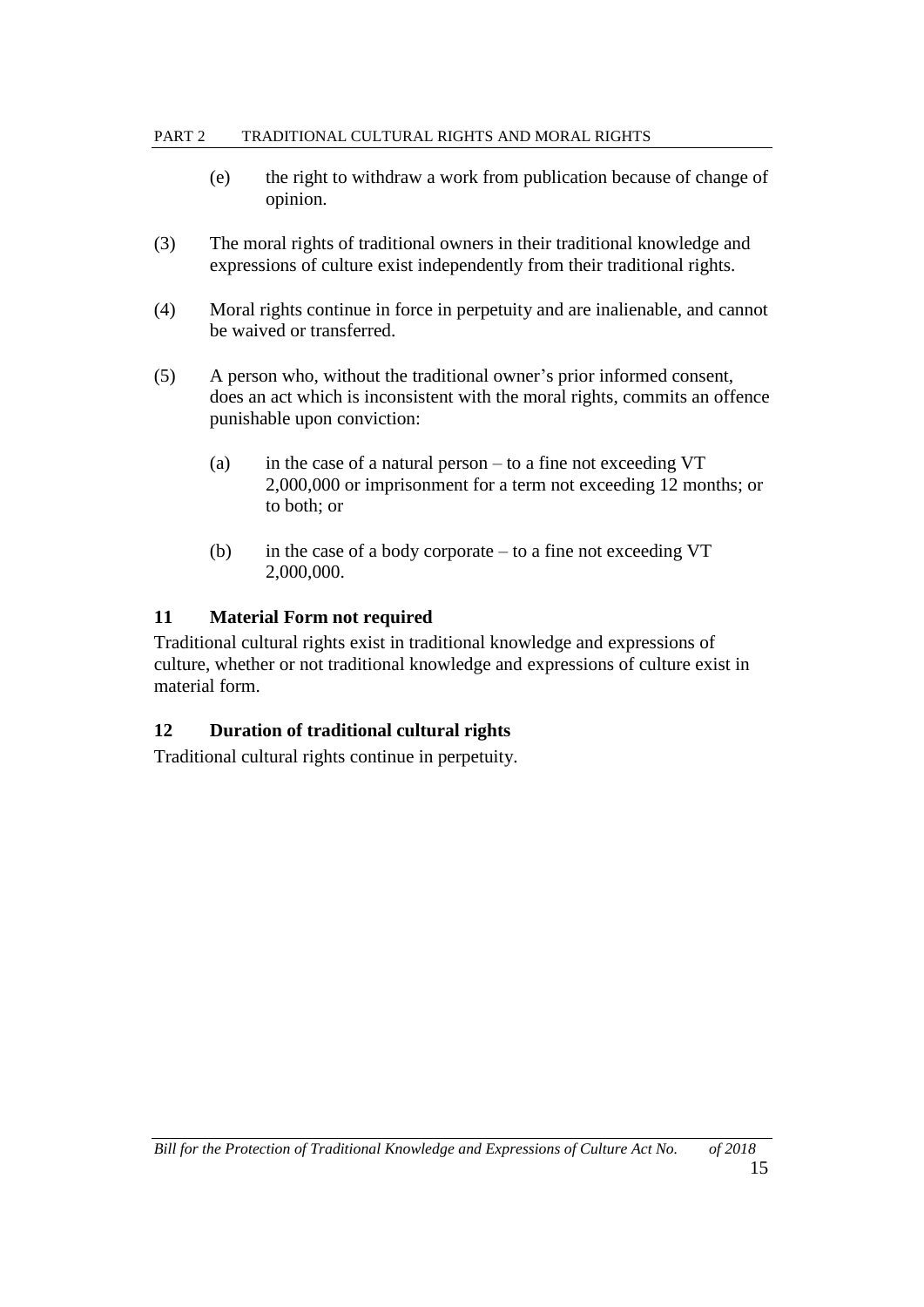# **PART 3 ESTABLISHMENT OF THE TRADITIONAL KNOWLEDGE AND EXPRESSIONS OF CULTURE AUTHORITY**

#### **13 Establishment and membership of the Authority**

- (1) The Traditional Knowledge and Expressions of Culture Authority is established.
- (2) The Minister is to appoint the following persons to be members of the Authority:
	- (a) the Chief Executive Officer of the Malvatumauri Council of Chiefs who is the Chairman; and
	- (b) the Director of the Vanuatu Cultural Centre; and
	- (c) the Director of the Department of Environment; and
	- (d) a representative of the Vanuatu Intellectual Property Office nominated by the Registrar; and
	- (e) a representative of the Vanuatu Handicraft Association, who must be a member of that Association.

#### **14 Functions of the Authority**

- (1) The Authority has the following functions:
	- (a) to consult with relevant authorities on the grant of any bioprospecting licences under the Environmental Protection and Conservation Act [CAP 283], relating to traditional knowledge; and
	- (b) to consider and determine applications that have elements of traditional knowledge and expressions of culture, for registration of:
		- (i) trademarks; and
		- (ii) patents; and
		- (iii) designs; and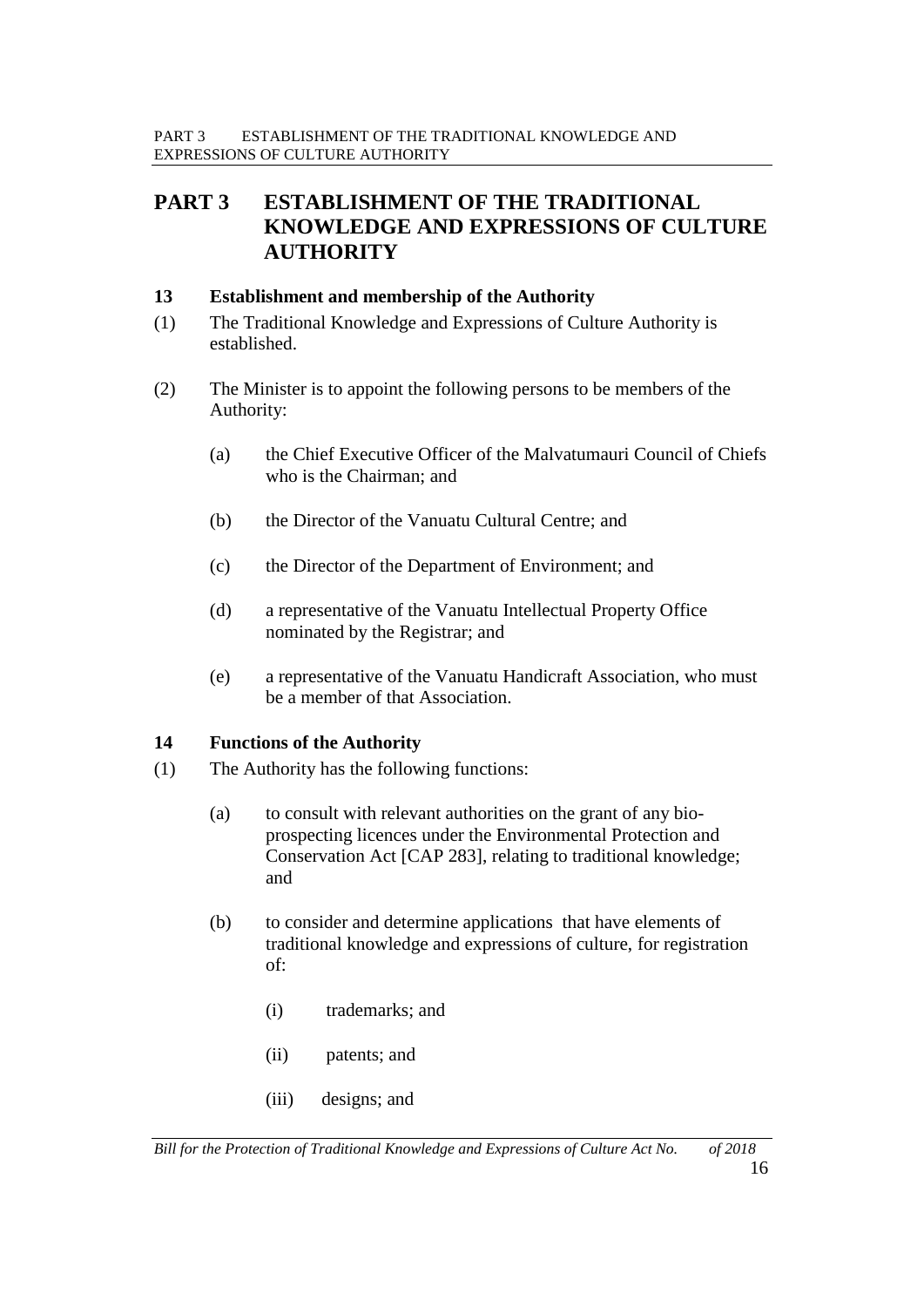#### PART 3 ESTABLISHMENT OF THE TRADITIONAL KNOWLEDGE AND EXPRESSIONS OF CULTURE AUTHORITY

- (iv) research based on:
	- (A) traditional knowledge; or
	- (B) expressions of culture; or
	- (C) associated biological or genetic materials; and
- (c) to oversee the administration of the Trust Account on behalf of the beneficiaries; and
- (d) to approve and monitor annual strategic work plan, budgets and performance objectives of the Authority; and
- (f) to effectively and efficiently, manage the Fund ; and
- (g) to perform such other functions as may be conferred on the Authority under this Act or any other Act.

#### **15 Powers of the Authority**

- (1) The Authority may do all things necessary and convenient for the better carrying out of its functions under this Act.
- (2) Without limiting the generality of subsection (1), the Authority may:
	- (a) acquire, hold and dispose of property directly related to the function of the Authority; or
	- (b) acquire copyright; or
	- (c) charge fees for services rendered by it; or
	- (d) order inspections and audit or examine accounts of the Authority; or
	- (e) to borrow any sum required by the Authority to carry out its functions or to exercise any of its powers under this Act or any other Act; or
	- (f) impose sanctions such as warnings, temporary suspension or dismissal against a member of the Authority, who: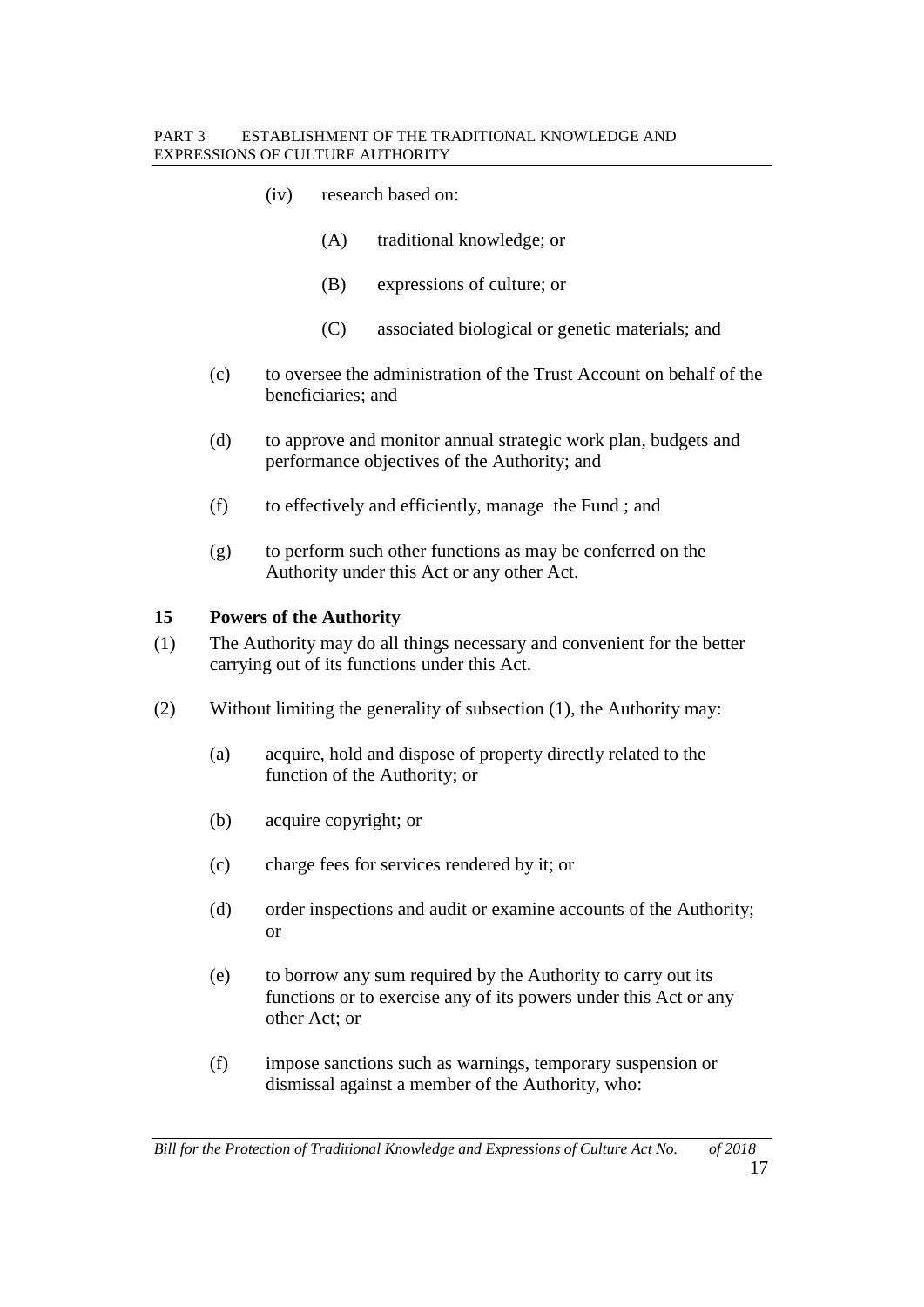- (i) infringes the provisions of this Act or its Regulations; or
- (ii) has been implicated in conduct which adversely affects the interest of the traditional owners and the communities.

### **16 Meetings of the Authority**

- (1) The Authority is to meet at least 4 times a year and may hold such other meetings as are necessary for the proper performance of its functions.
- (2) In the absence of the Chairperson at a meeting, the members are to elect from amongst themselves another member to preside at the meeting.
- (3) At a meeting of the Authority, a quorum is 3 members present at the meeting.
- (4) Any matters arising at the meeting is to be decided by a majority of the members present and, in the case where there is a tie vote, the Chairperson, or if another member has been elected under subsection (2) to preside at the meeting, has a casting vote.
- (5) The Authority may request independent advice on any matter concerning the Authority or the administration of the Fund.
- (6) The Authority is to regulate its own procedures.

### **17 Disclosure of Interest**

A member of the Authority who has an interest in a matter to be discussed or determined at a meeting of the Authority, must declare his or her interest and must not take part in any discussions or decisions relating to that matter.

### **18 Authority may establish committees**

- (1) The Authority may establish committees as it considers necessary to deal with specific matters relating to the functions of the authority.
- (2) In addition to subsection (1), the Authority must form a Committee whose function would be to advise and make recommendations on any technical matter relating to the functions and powers of the Authority.

### **19 Secretary of the Authority**

- (1) The Public Service Commission is to appoint a Secretary of the Authority.
- (2) The Secretary has the following functions: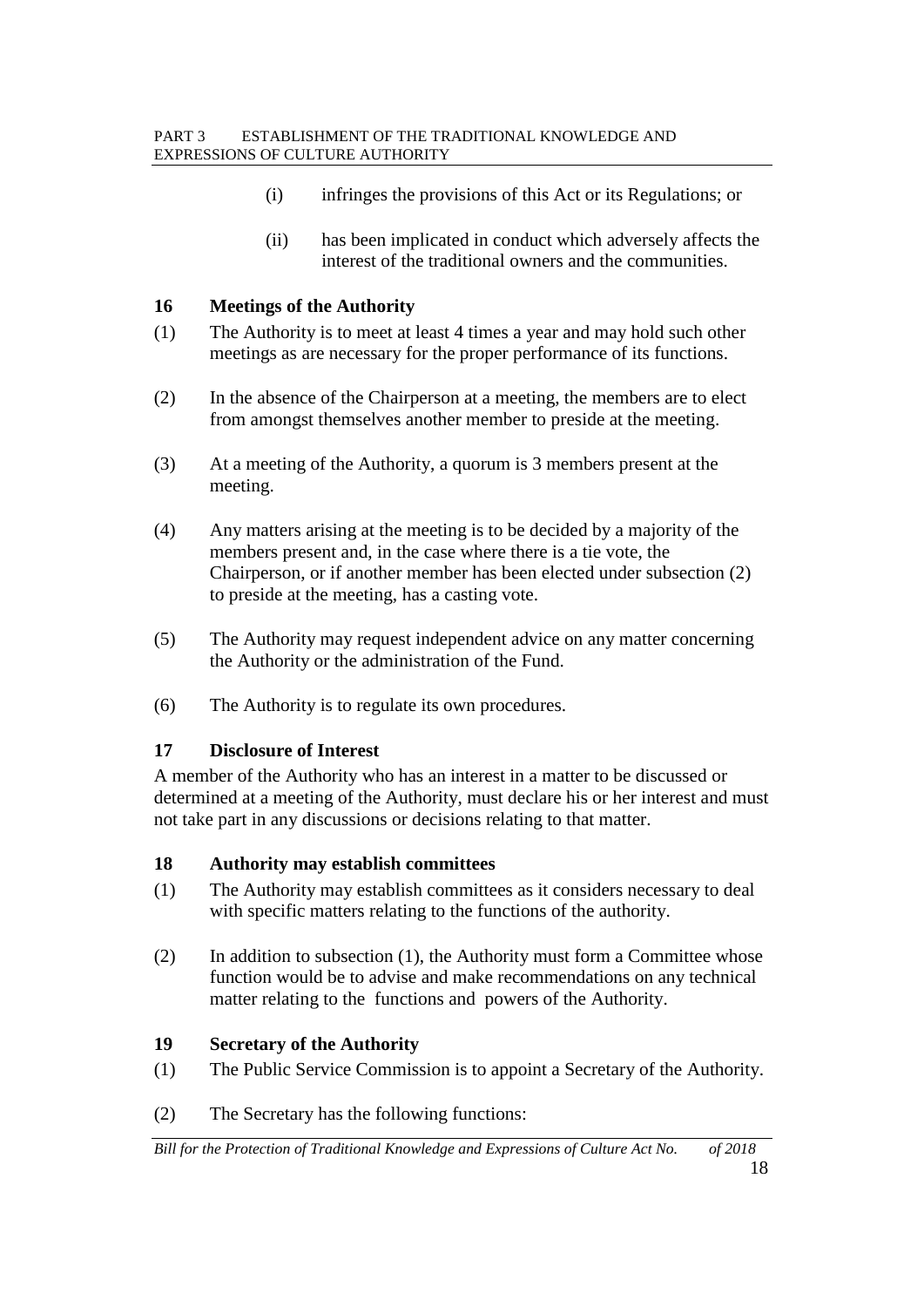- (a) to receive and process applications under this Act; and
- (b) to monitor compliance with user agreements and to advise traditional owners of any breaches of such agreement; and
- (c) to provide training and educational programs for traditional owners and users of traditional knowledge and expressions of culture; and
- (d) to develop a code of ethics in relation to the use of traditional knowledge and expression of culture; and
- (e) to issue advisory guidelines for the purpose of this Act; and
- (f) to liaise with regional bodies in relation to matters of the Authority; and
- (g) to maintain a record of traditional knowledge and expressions of culture which are subject to any research and study; and
- (h) to administer user applications; and
- (i) to perform such other functions as may be conferred on him or her by this Act or any other Act.

#### **20 Sitting allowances**

A member, including the Chairperson of the Authority, is entitled to a sitting allowance at a rate to be prescribed by the Minister.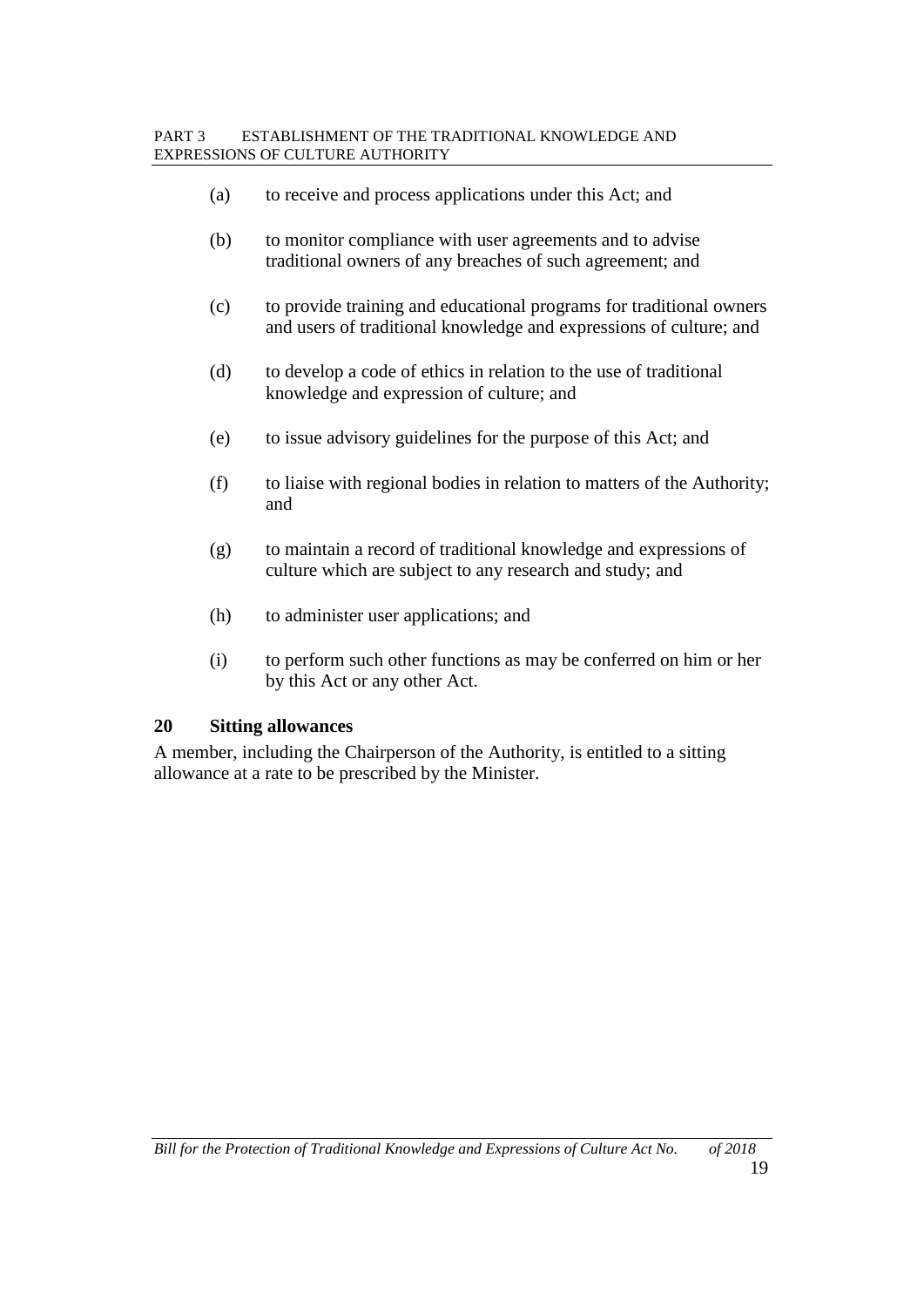# **PART 4 IDENTIFICATION OF TRADITIONAL OWNER**

# **Division 1 Applications for use and identification of traditional owners**

#### **21 Application for the use of traditional knowledge and expressions of culture**

- (1) A person that intends to use any traditional knowledge or expression of culture for a non-customary use (whether or not of a commercial nature) must apply to the Authority to obtain the prior informed consent of the traditional owners.
- (2) The application must:
	- (a) be in the prescribed form; and
	- (b) be accompanied by the prescribed fee.
- (3) The Authority must refer the application to the Malvatumauri Council of Chiefs to conduct the identification process of owners.

### **22 Determination of applications by the traditional owners**

- (1) A traditional owner must decide whether:
	- (a) to reject the application; or
	- (b) to accept the application and to enter into negotiations for a written authorised user agreement in relation to the application.
- (2) The Authority must ensure that the relevant process has been followed to acquire a prior informed consent.
- (3) The Authority in collaboration with the Department of Environment is to issue written guidelines for the purposes of this section.
- (4) The Authority is to advise the applicant in writing of the traditional owners' decision.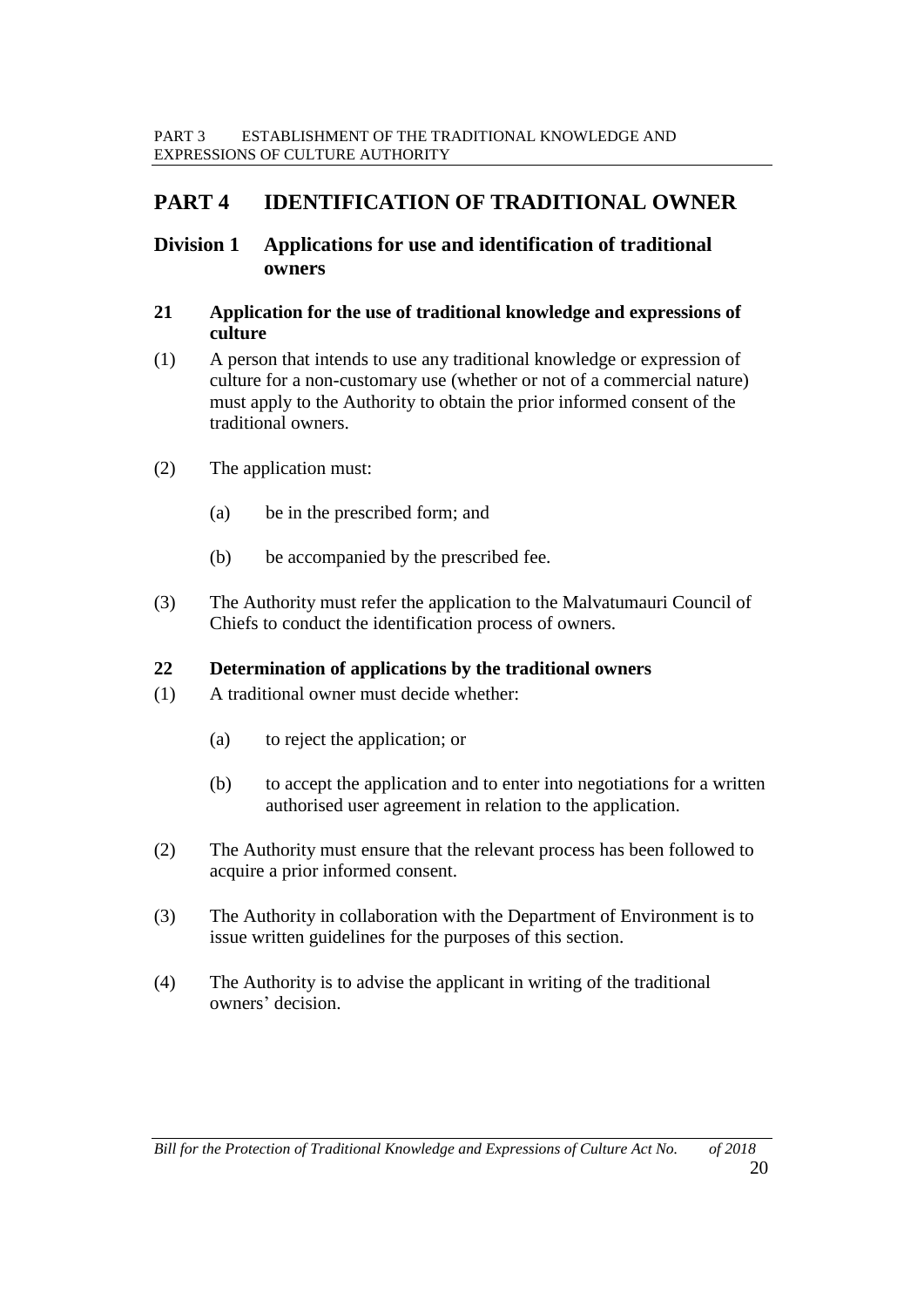# **Division 2 Identification of traditional owners**

### **23 Guidelines for identification of traditional owners**

The Authority in collaboration with the Malvatumauri Council of Chiefs is to develop written guidelines for the purposes of this section.

## **24 Identification of traditional owners**

- (1) If the Malvatumauri Council of Chiefs is not satisfied that it has identified all the traditional owners or is satisfied that there is a dispute about ownership, the Council must make a recommendation to the Minister to appoint a board of arbitration to deal with the dispute.
- (2) The Malvatumauri Council of Chiefs must advise the Authority if all of the traditional owners have been identified in accordance with customary law and the guidelines referred to in section 23.

# **25 Traditional Owners Trust Account**

- (1) The Traditional Owners Trust Account is established.
- (2) There is to be paid into the Account, any sum of which is due to traditional owners as fees or royalties payable under this Act, which is not able to be paid to the traditional owners for reason of a dispute that exists in relation to ownership of the traditional knowledge.
- (3) The Traditional Owners Trust Account is to be operated and maintained by the Director General of the Ministry of Finance and Economic Management.
- (4) Funds may be withdrawn from the Account and paid to the traditional owners that have been determined by the Malvatumauri Council of Chiefs.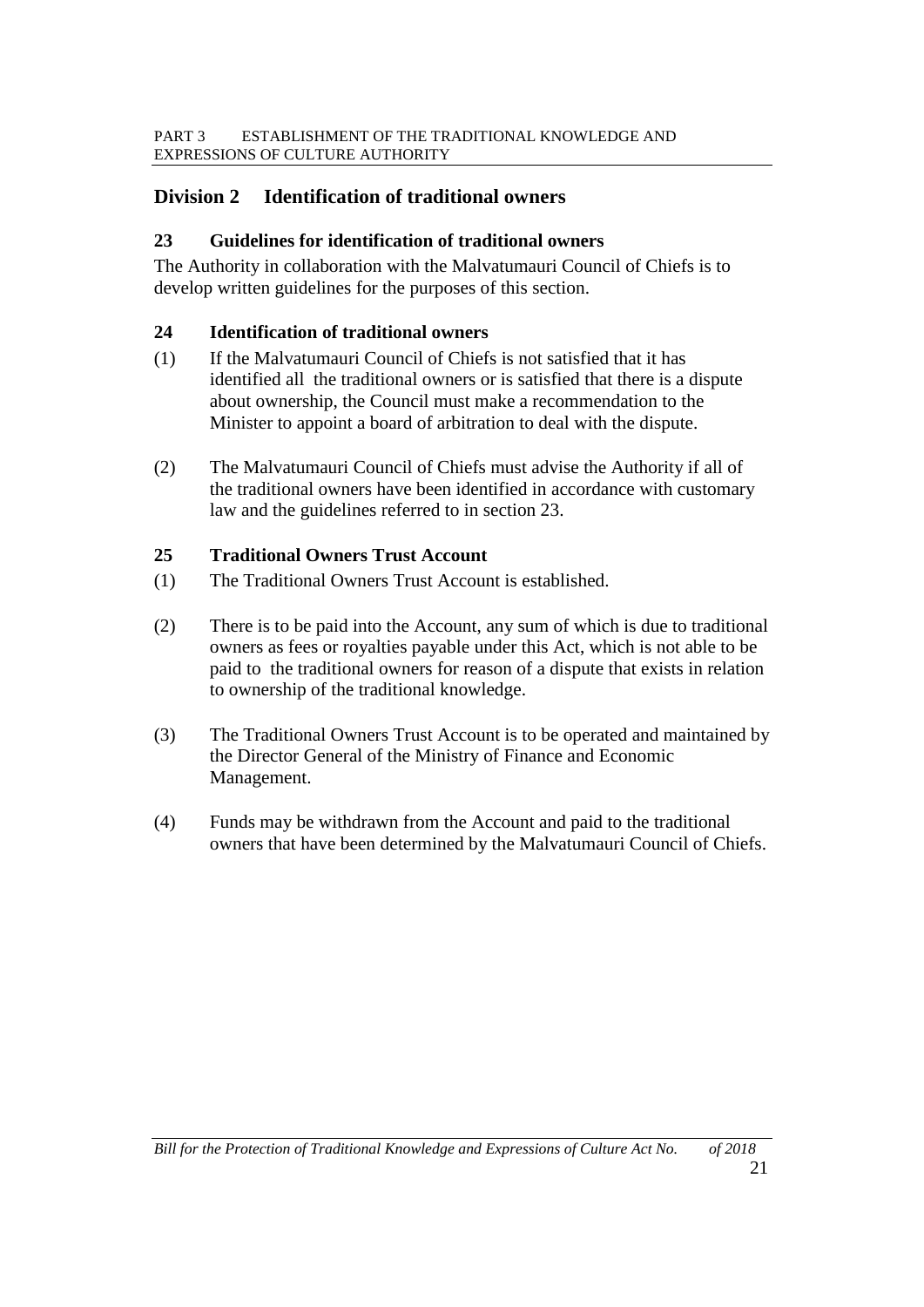# **PART 5 ESTABLISHMENT OF THE TRADITIONAL KNOWLEDGE AND EXPRESSIONS OF CULTURE FUND**

#### **26 Establishment of the Fund**

- (1) The Traditional Knowledge and Expressions of Culture Fund is established.
- (2) The Fund consists of:
	- (a) any amount appropriated by Parliament; and
	- (b) any grant or donation to the Fund; and
	- (c) any other income derived from under this Act.

#### **27 Purposes of the Fund**

- (1) The purposes of the Fund are:
	- (a) to provide funding for the promotion and development of traditional knowledge and expressions of culture innovation and creativity, market research studies and for the implementation of the protection regime and public awareness raising activities; and
	- (b) to provide funding for the development of research, management, leadership and entrepreneurial skills for traditional owners with respect to the commercialization of their traditional knowledge and expressions of culture; and
	- (c) to promote research for safeguarding indigenous Vanuatu heritage including the languages, art, expressions of culture and traditional knowledge and associated biological or genetic materials or other materials; and
	- (d) for any other purposes approved by the Authority.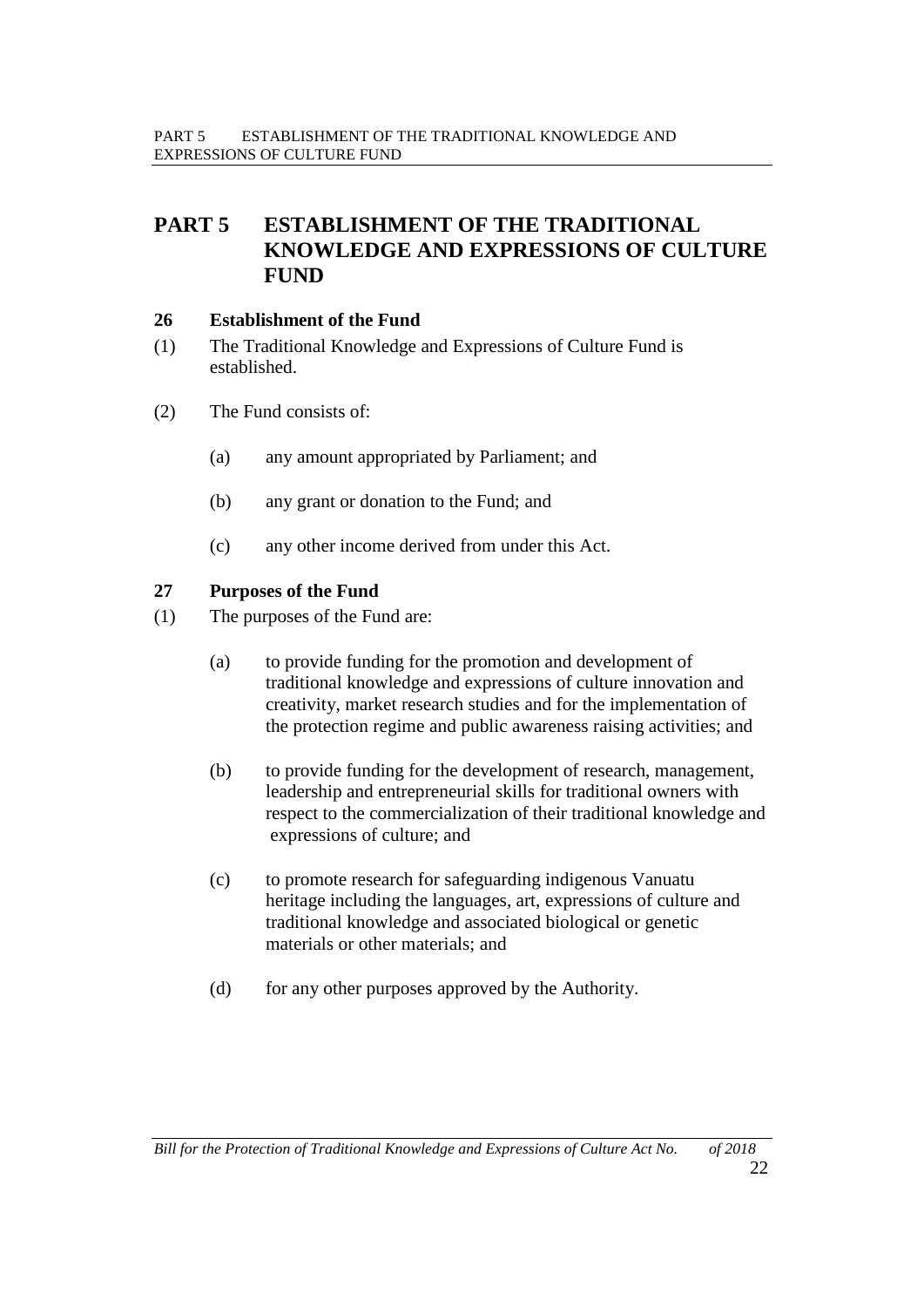# **PART 6 USER AGREEMENT**

# **28 User Agreement**

- (1) The Authority is to develop in collaboration with the Vanuatu Cultural Center, the Malvatumari Council of Chiefs and the Department of Environmental Protection and Conservation, a standard template for user agreements relating to all non-customary uses of traditional knowledge and expressions of culture which is to be entered into between the traditional owners and users.
- (2) The Authority is to facilitate the execution of all user agreements under this Act.
- (3) A user agreement that has been executed in contravention of subsection (2), is null and void.

# **29 Terms and Conditions of User Agreement**

In addition to section 28, the Authority in collaboration with the Vanuatu Cultural Centre and the Department of Environmental Protection and Conservation are to prescribe the terms and conditions of a User Agreement.

### **30 Existing user agreement and prior informed consent**

- (1) If an owner of traditional knowledge and expressions of culture, entered into a form of user agreement before the commencement of this Act, the traditional owner is deemed to have given their prior informed consent to the use to which the agreement relates.
- (2) The parties must disclose to the Authority any agreed compensation terms in force before the commencement of this Act.
- (3) The Authority may request the parties to consider amendments to any of the terms and conditions of any existing agreement.
- (4) This section applies despite any other provisions in this Act.

### **31 Register of User Agreement**

The Authority is to maintain a register of all user agreements executed under this Act.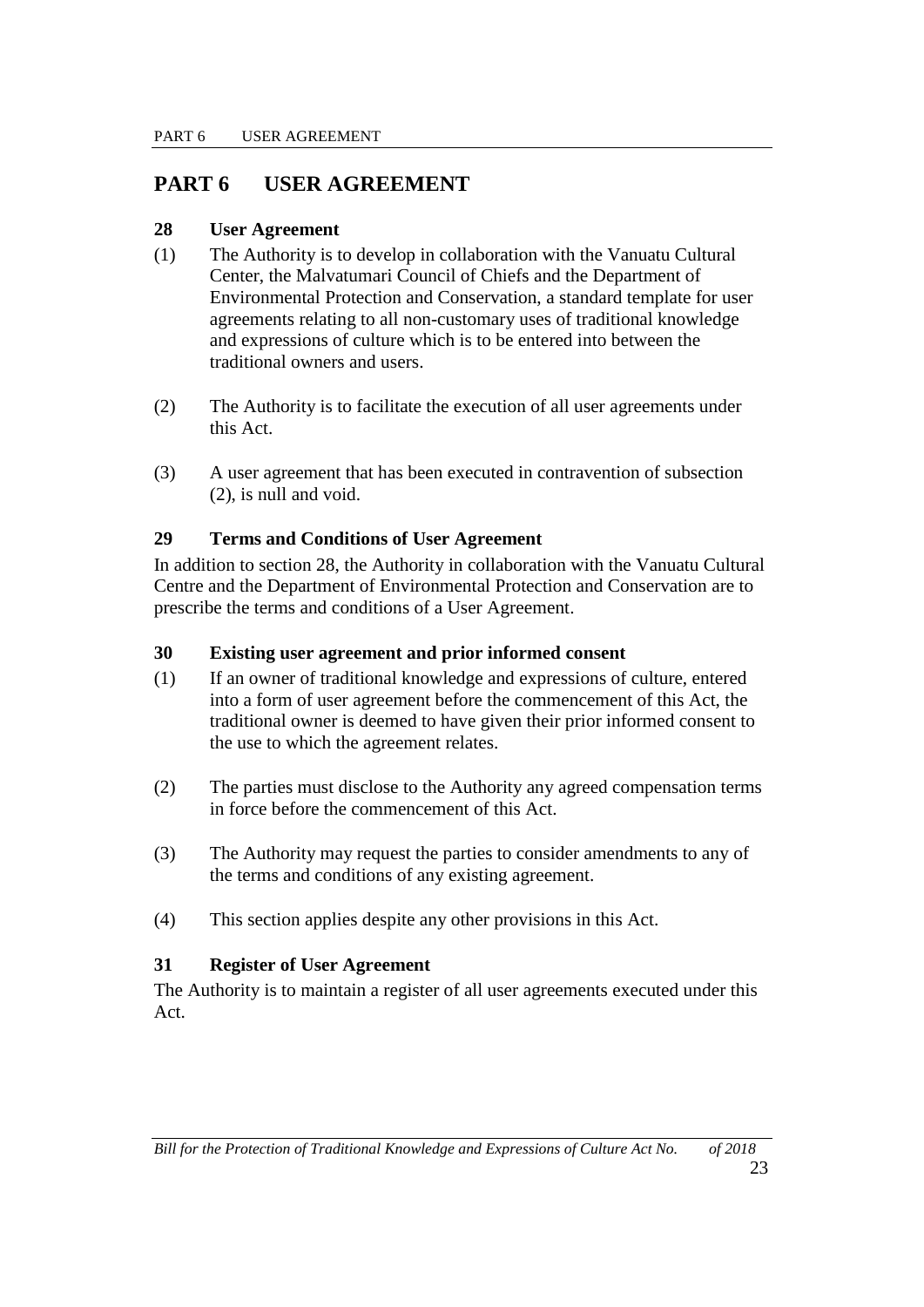#### PART 6 USER AGREEMENT

#### **32 Valuation of traditional knowledge and expressions of culture and associated biological materials**

- (1) Traditional knowledge and expressions of culture and associated biological or genetic materials are subject to valuation by an expert who is experienced in the field of determining a fair and equitable compensation.
- (2) The expert will be engaged by the Authority on such terms and conditions as determined by the Authority.
- (3) A benefit sharing arrangement for a user agreement must not be concluded without complying with subsection  $(1)$ .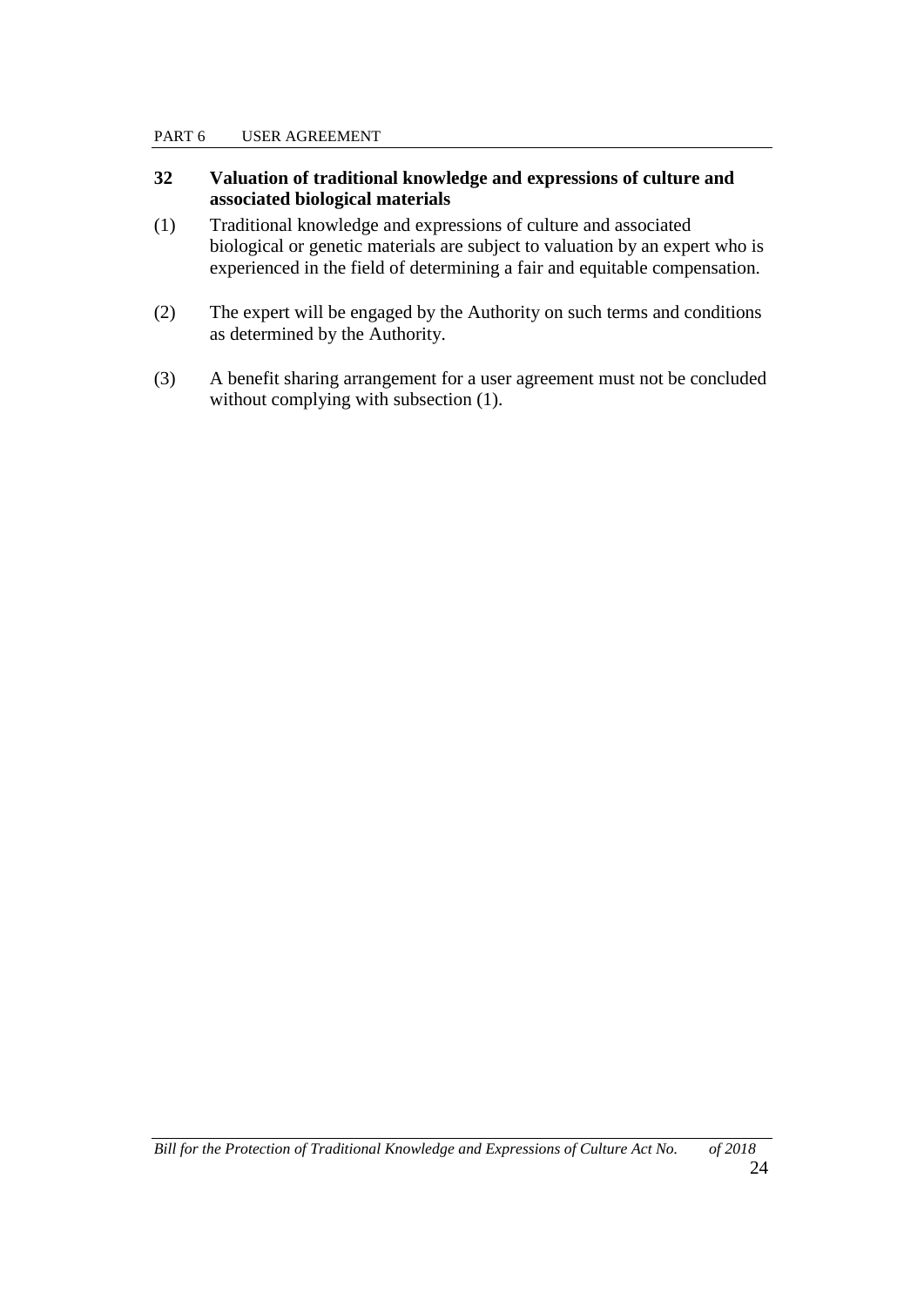# **PART 7 ALTERNATIVE DISPUTE RESOLUTION**

### **33 Board of arbitration**

- (1) The Minister may on the recommendation of the Authority, appoint a board of board of arbitration, if there is a dispute between traditional owners.
- (2) The board of arbitration may consist of:
	- (a) a sole arbitrator; or
	- (b) 4 members who must represent equally the Island Council of Chiefs in the relevant area where the dispute has arisen.
- (3) The board must make its award without delay and, in any case, not later than 21 days from the date of receiving notification of the dispute.
- (4) An award or other decision of the board, must be made unanimously by all the members of the board.
- (5) The board must notify the parties to the dispute of the award or any other decision that the board has made within 5 days of making the award or the decision.
- (6) Anything communicated to a board or a person presiding over any arbitration proceedings must not be admissible in evidence in any proceedings before a Court, except with the consent of the party who communicated it to such board or person.
- (7) In an arbitration proceeding, a board of arbitration or a person presiding over such proceeding may:
	- (a) permit or refuse a legal practitioner to represent a party; or
	- (b) permit or to exclude members of the public or representatives of the press from attending such proceedings.

# **34 Evidence**

(1) A board of arbitration may require such information as may be necessary for the purpose of arbitrating a dispute under this Act, without being bound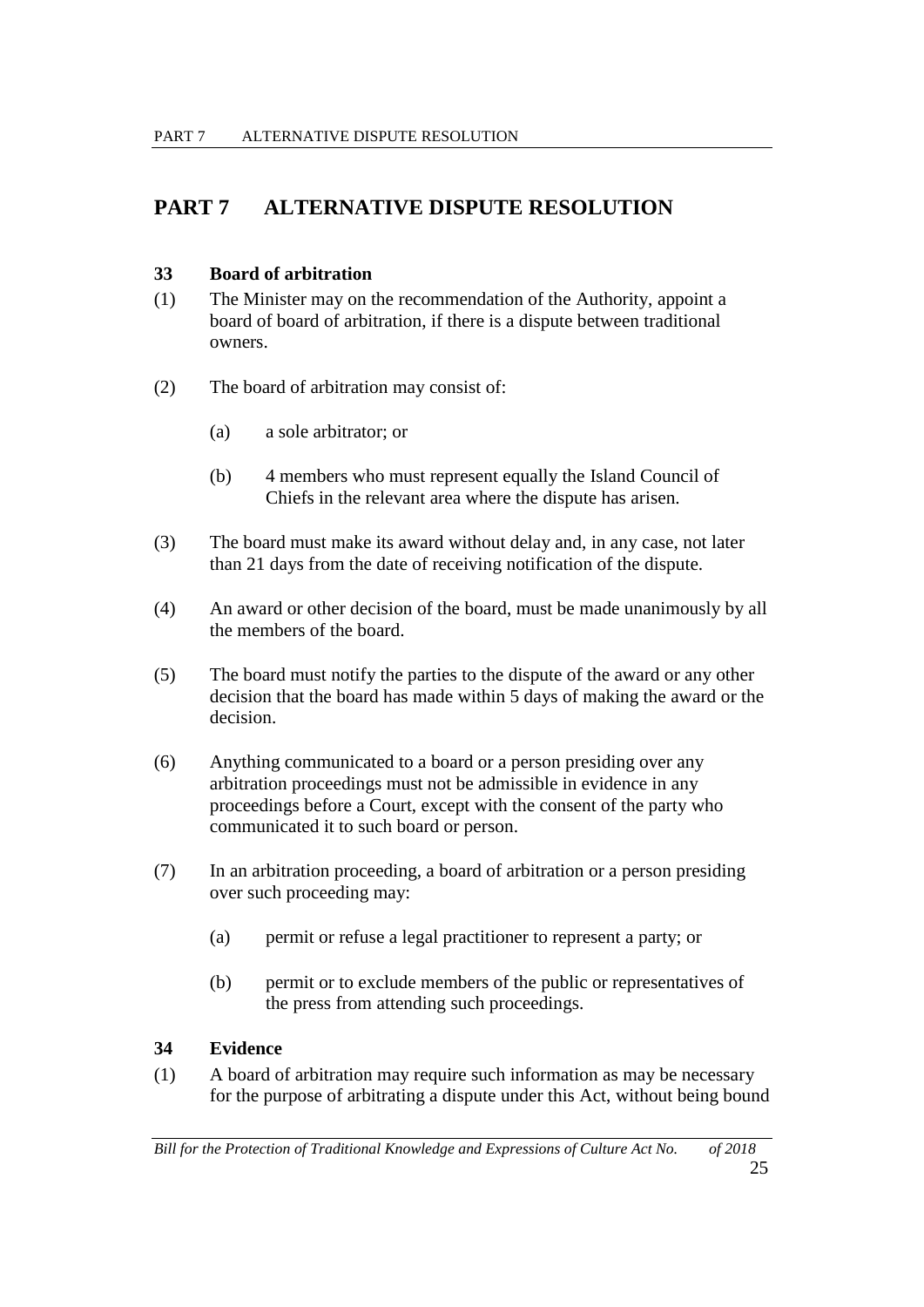#### PART 7 ALTERNATIVE DISPUTE RESOLUTION

by the rules of evidence applicable in civil or criminal proceedings, and may require any person:

- (a) to provide, in writing such particulars in relation to any matter as may be required; or
- (b) to attend and give evidence on oath.
- (2) If a person objects to providing in accordance with subsection (1), any such information or to answering any question or to producing any document on:
	- (a) the ground that it will tend to incriminate him or her; or
	- (b) on any other lawful ground, he or she is not required to furnish such particulars or to answer such question or to produce such document,

is not to be liable to any penalty for refusing to do so.

- (3) A person who:
	- (a) without lawful excuse fails to comply with any requirement imposed on him or her under subsection (1); or
	- (b) knowingly gives information or produces a document which is false in any material particular,

is guilty of an offence punishable on conviction by:

- $(A)$  in the case of an individual a fine not exceeding VT 1,000,000 or imprisonment for a term not exceeding 2 years, or both;
- (B) in the case of a body corporate –a fine not exceeding VT 3,000,000.

### **35 Expenses of arbitration**

If a settlement of a dispute is brought about by way of arbitration proceedings, the board may order all or any of the parties to the dispute to contribute towards the expenses of the proceedings, in full or in part, as the board thinks fit.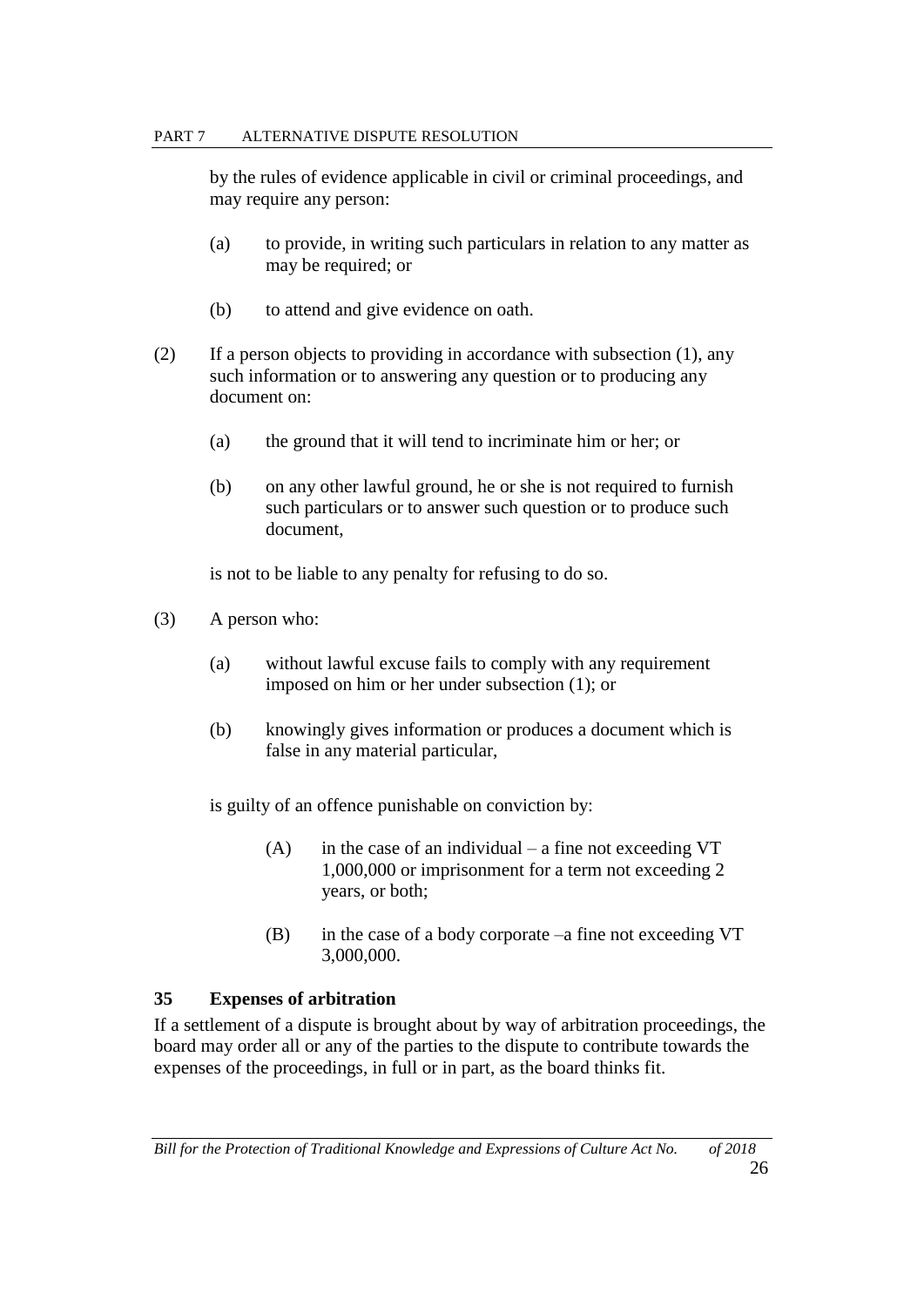## PART 7 ALTERNATIVE DISPUTE RESOLUTION

# **36 Remuneration of conciliators and board members**

The chairperson and members of a board of arbitration are to be paid by the Authority, such travelling and other allowances, including compensation for loss of remunerative time, as may be determined by the Minister by the Regulation.

# **37 Register of awards by board of arbitration**

(1) The Authority is to keep and maintain a register of the awards made by a board of arbitration under this section.

(2) The register may be made available for inspection by the public.

# **38 Award by board**

An award made by a board under this Part on any traditional cultural right to traditional knowledge or expressions of culture, with or without associated biological or genetic material or other material, is final.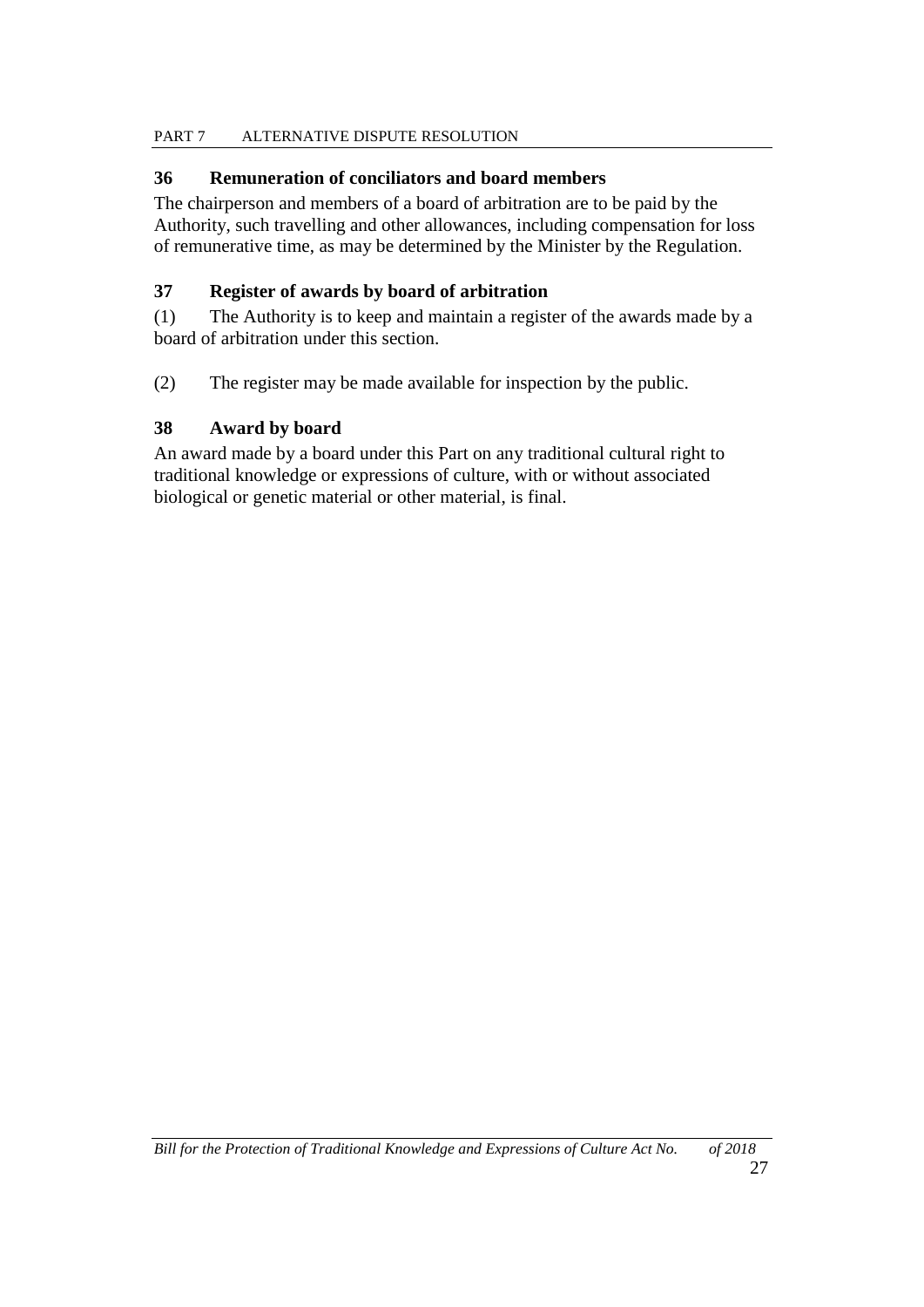# **PART 8 OFFENCES, CIVIL LIABILITY AND REMEDIES**

### **39 Prohibition to have access, acquire or use traditional cultural rights**

- (1) A person must not have access to, acquire or use traditional cultural rights of traditional holders including:
	- (a) where a third party has claimed legitimate access or use to associated biological or genetic materials with traditional knowledge and expressions of culture; or
	- (b) traditional knowledge and expressions of culture associated with other materials, covered by a safeguard clause,

without the consent of traditional owners.

- (2) A person who acts in contravention of subsection (1), commits an offence punishable on conviction by:
	- (a) in the case of an individual a fine not exceeding VT5,000,000 or imprisonment for a term not exceeding 2 years, or both; or
	- (b) in the case of a body corporate a fine not exceeding VT10,000,000.

# **40 Unauthorised activity or dealing**

A person that carries out any unauthorised activity or dealing with traditional knowledge and expressions of culture affecting the protection, preservation or promotion of the traditional knowledge and expressions of culture commits an offence punishable on conviction by:

- (a) in the case of an individual a fine not exceeding VT5,000,000 or imprisonment not exceeding 2 years or both; or
- (b) in the case of a body corporate a fine not exceeding VT10,000,000.

### **41 Civil Liability**

(1) A person that carries out any activity or dealing with traditional knowledge and expressions of culture affecting the protection, preservation or promotion of the traditional knowledge and expressions of culture, is liable for any damage, injury or loss caused directly or indirectly to the traditional owners.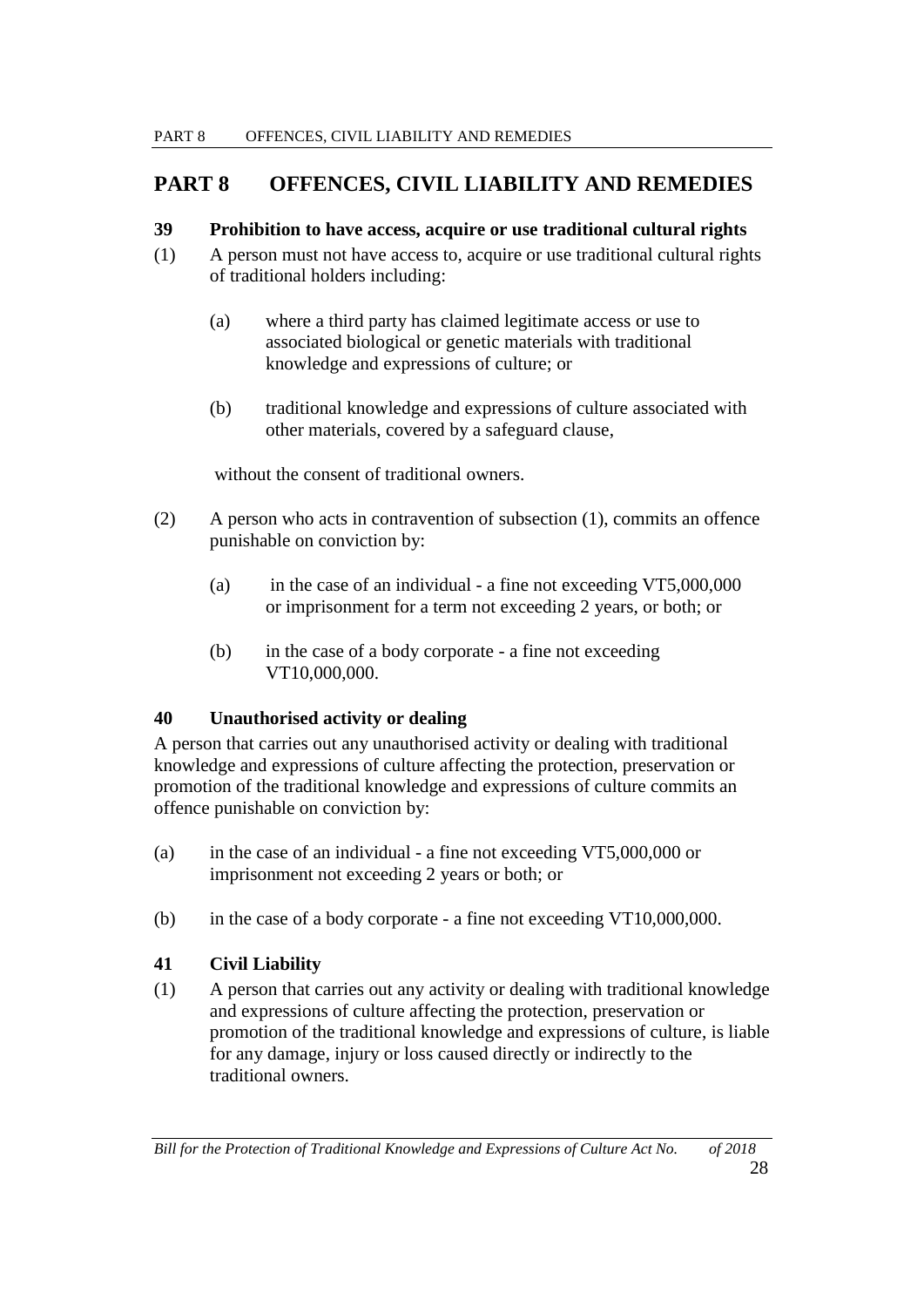#### PART 8 OFFENCES, CIVIL LIABILITY AND REMEDIES

- (2) The damage, injury or loss referred to under subsection (1), may include all or any of the following:
	- (a) personal injury;
	- (b) Psychological abuse;
	- (c) damage to reputation;
	- (d) financial loss;
	- (e) breach of moral rights;
	- (f) breach of traditional cultural rights to associated biological or genetic materials;
	- (g) breach of traditional cultural rights to traditional knowledge and expressions of culture;
	- (h) breach of traditional cultural rights to traditional knowledge and cultural expression associated with other materials;
	- (i) breach of rights to grant consent for access, use and to have a user agreement.
- (3) If liability under this section is incurred by a user or any director, manager, secretary or similar officer of the body corporate or the financers and beneficiaries of a non- profitable organisation or institution, these persons are to be similarly liable unless they can show that they did everything in their power to prevent the damage, injury or loss in question.
- (4) If there is more than one user under subsection (1), that is responsible for the damage or injury or loss, then the liability is to be joint and several.
- (5) In the case of causing harm to the moral right and integrity of the communal knowledge or expressions of culture, redress includes the costs of restoration or rehabilitation or transfer to owners, actually incurred or to be incurred and where applicable, the costs of preventive measures and any damage or injury or loss caused by the taking of the preventive measures.
- (6) In addition to subsection (5), the person responsible may be required to carry out the restoration or rehabilitation or transfer at his or her own cost to the satisfaction of the Authority.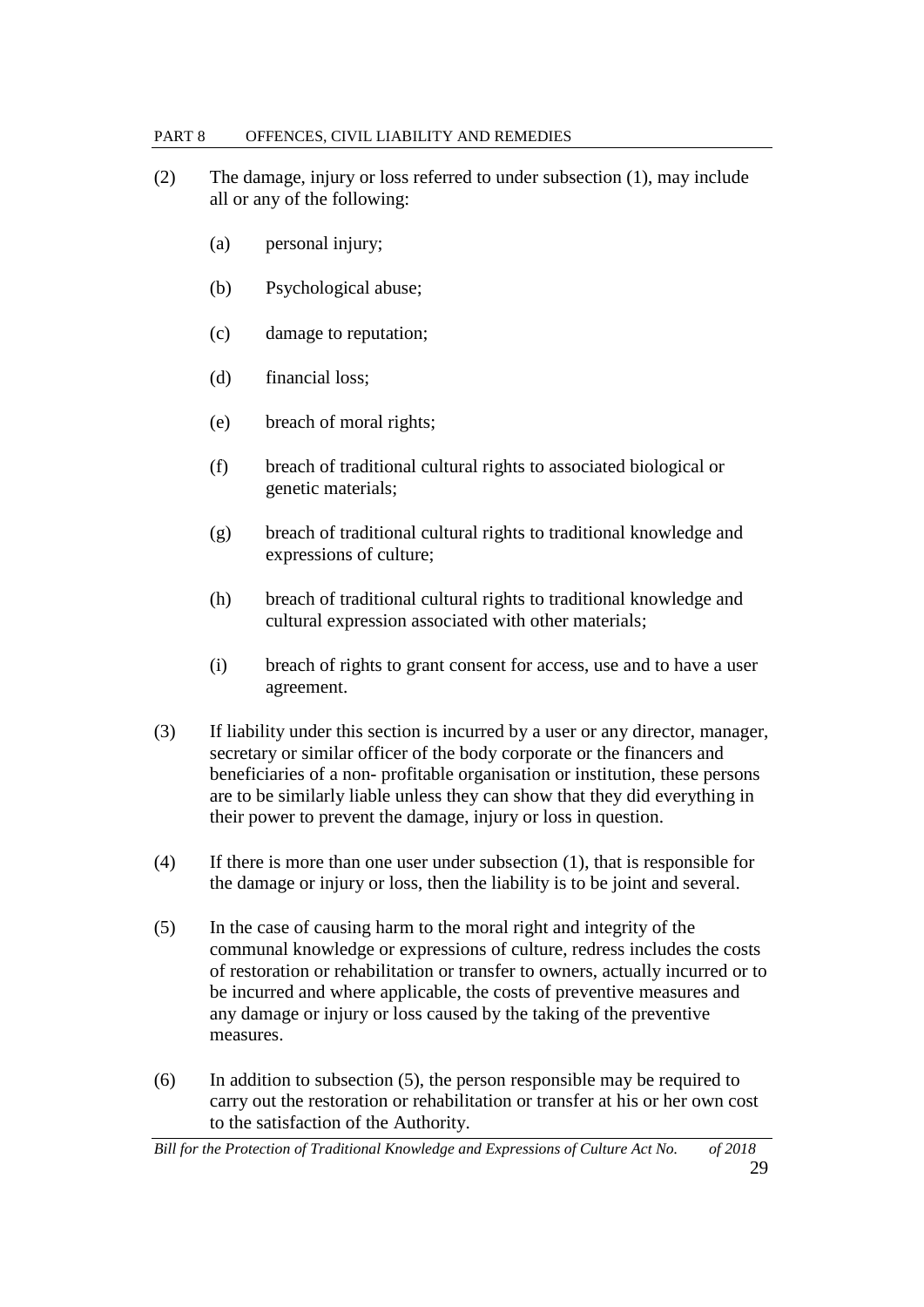### **42 Remedies**

- (1) The Court may grant all or any of the following remedies in relation to civil proceedings instituted under this Part:
	- (a) an injunction;
	- (b) damages for injury or loss resulting from the unauthorised use;
	- (c) a declaration that the traditional cultural rights of the traditional owners have been contravened;
	- (d) an order that the defendant make a public apology for the contravention;
	- (e) an order that any false attribution of ownership, or derogatory treatment of the knowledge cease or be reversed;
	- (f) an order for an account for profits;
	- (g) an order for the seizure of any object or material made, imported or exported contrary to this Act;
	- (h) such other orders as the Court considers appropriate.
- (2) An Order under this section is additional to any other Court Order made under this Act.

### **43 Matters for consideration**

The Court in deciding what relief is to be granted may take into account all or any of the following matters:

- (a) whether the defendant was aware or ought to have been reasonably aware of the traditional cultural rights and moral rights of the traditional owners;
- (b) the effect on the reputation of the traditional owners resulting from the unauthorised use;
- (c) anything done by the defendant to mitigate the effects of the unauthorised use;
- (d) any cost or difficulty that may have been associated with identifying the traditional owners;

*Bill for the Protection of Traditional Knowledge and Expressions of Culture Act No. of 2018*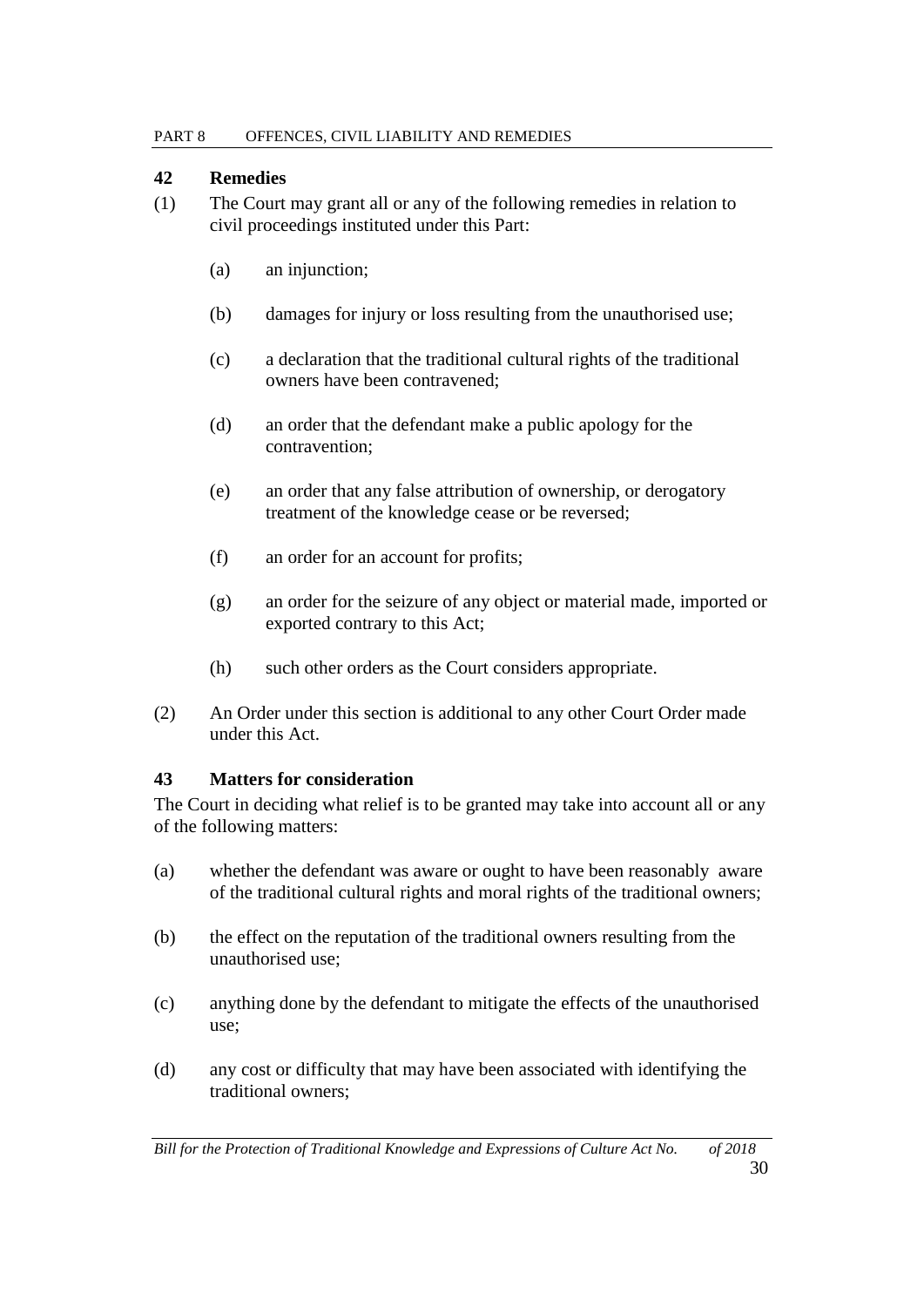#### PART 8 OFFENCES, CIVIL LIABILITY AND REMEDIES

- (e) any cost or difficulty in ceasing or reversing any false attribution of ownership, or derogatory treatment of the knowledge;
- (f) whether the parties have undertaken any other action to resolve the dispute.

#### **44 Defence and other matters**

- (1) It is a defence to an offence under this Act, if the traditional owners have given their prior informed consent to the use in question.
- (2) Nothing in this Part prevents the traditional owner or user concerned from attempting to resolve a dispute through:
	- (a) mediation; or
	- (b) negotiation; or
	- (c) reconciliation under customary law and practices.

### **45 Other rights of actions and remedies**

This Part does not affect any rights of action or other remedies, whether civil or criminal, provided for under any other law.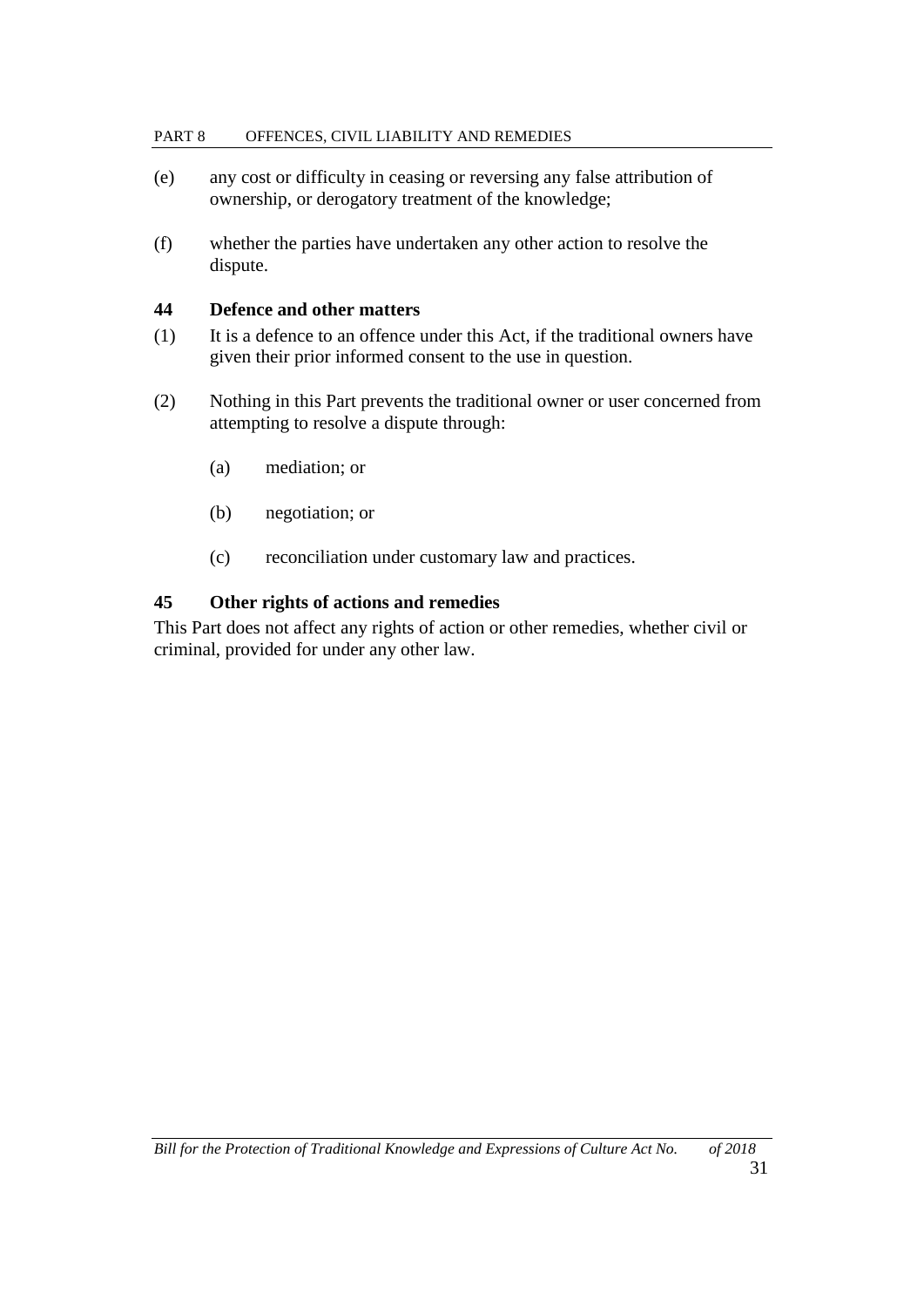# **PART 9 BORDER CONTROL AND EXPORT LICENCE**

# **46 Border control**

- (1) Subject to section 47, all customs, quarantine and immigration officers must not allow the transportation or dispatch out of the country of any biological or genetic material, or any other material derived from any research and to be subjected to any further research or experimentation for the purpose of commercialisation, except in accordance with this Act.
- (2) A person who fails to comply with subsection (1), commits an offence and is liable on conviction by:
	- (a) in the case of an individual a fine not exceeding VT 1,000,000 or to imprisonment for a term not exceeding 12 months; or
	- (b) in the case of a body corporate –a fine not exceeding VT 3,000,00.
- (3) The Authority may liaise with relevant authorities for the inspection of materials required under this Act.

# **47 Export licence**

- (1) A person who intends to export or send any traditional knowledge and expression of culture with or without associated biological and genetic materials or other materials for further research and experimentation or for the purpose of commercialisation must make an application to the Authority for an export licence.
- (2) An application under subsection (1) must be in the prescribed form and be accompanied by the prescribed fee.
- (3) The Authority may grant a licence to a person with or without conditions as the Authority may determine.
- (4) If a person has been granted a licence under subsection (1), the person must produce to the customs, quarantine or immigration officer, the user agreement and the exportation license issued by the Authority whenever the person carries out any of the activities referred to in subsection (1).
- (5) A person who fails to comply with this provision commits an offence and is liable on conviction by:
	- (a) in the case of an individual to a fine not exceeding VT 1,000,000 or to imprisonment for a term not exceeding 12 months; or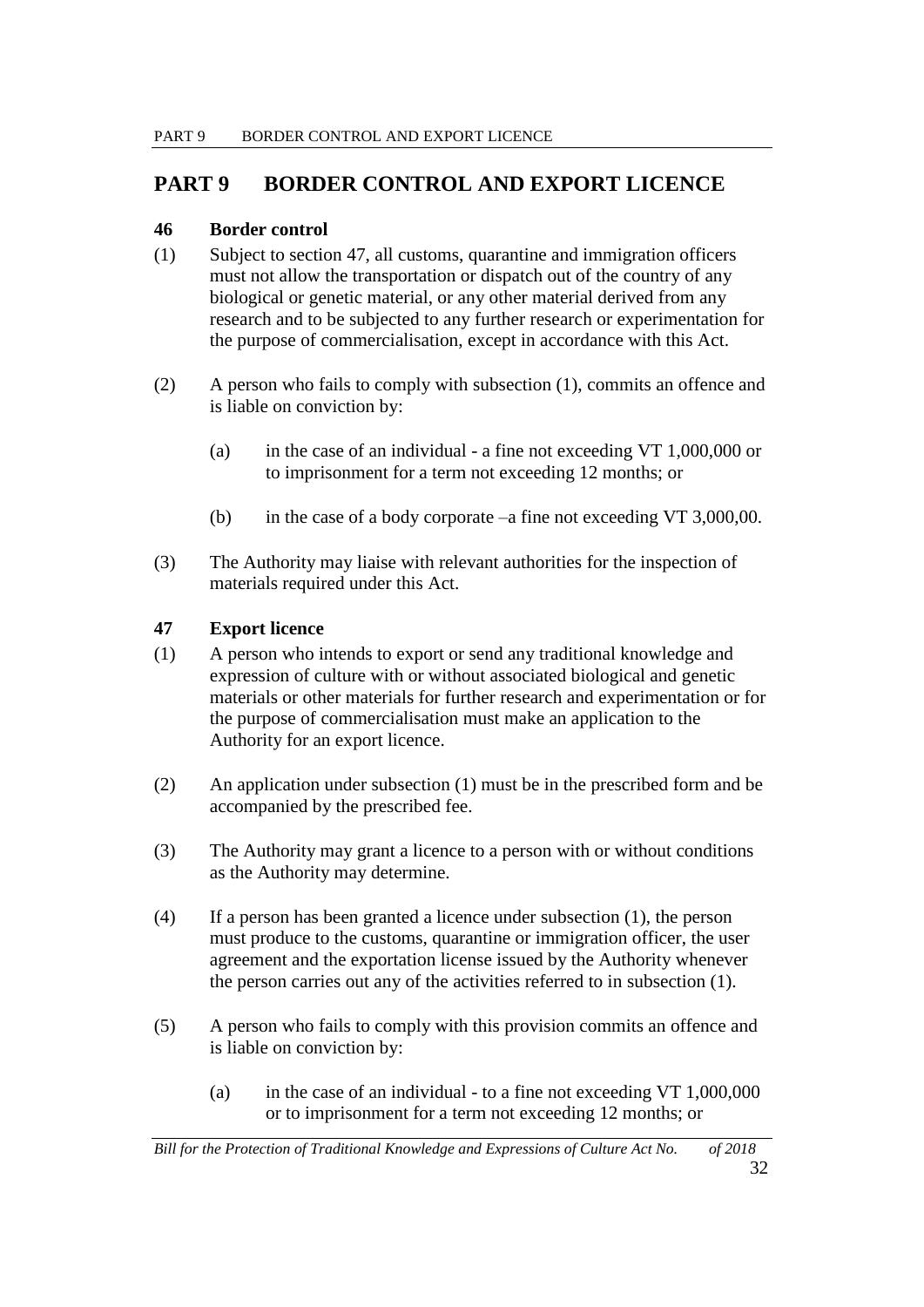(b) in the case of a body corporate-to a fine not exceeding VT3,000,000.

*Bill for the Protection of Traditional Knowledge and Expressions of Culture Act No. of 2018*